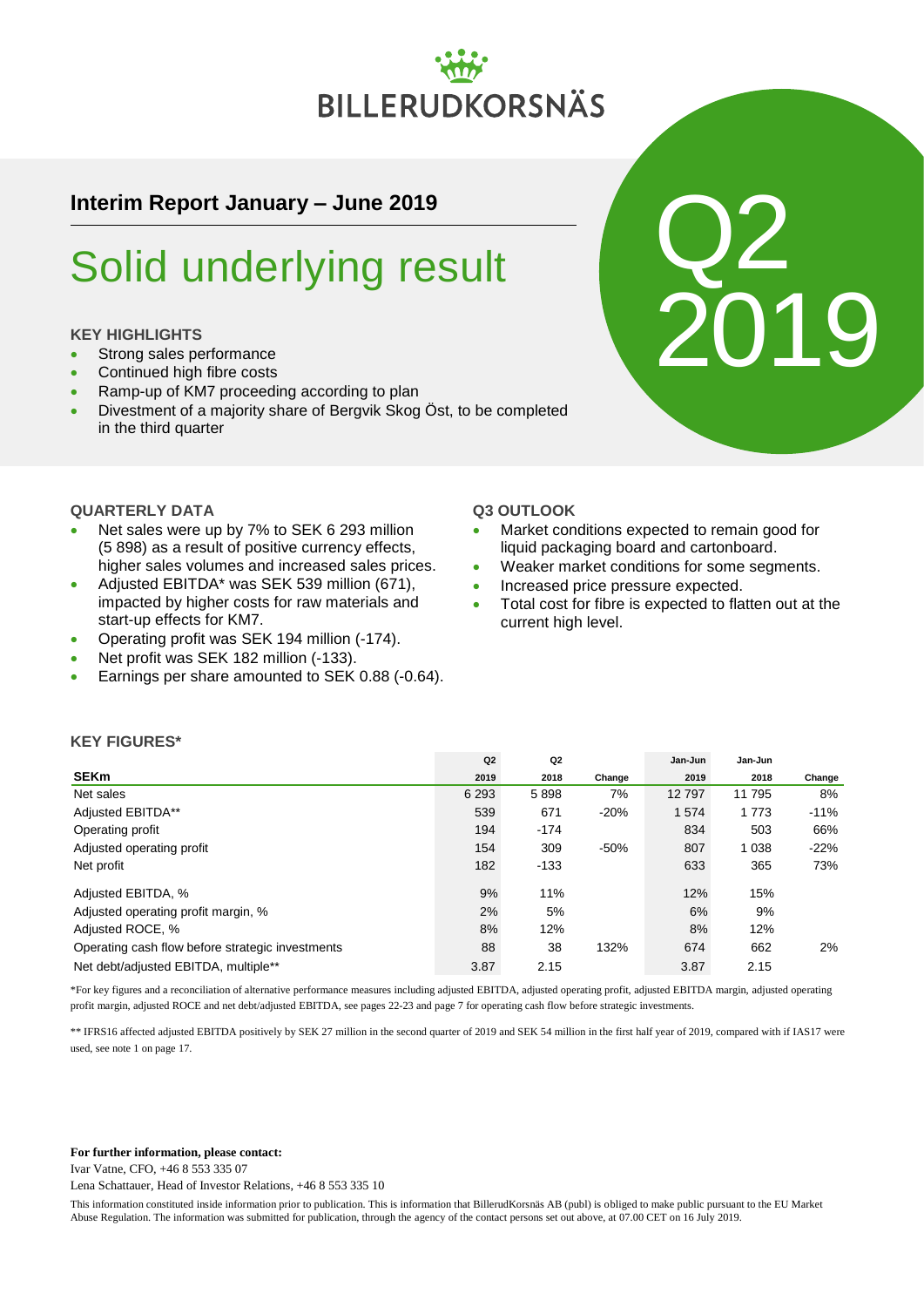

SEK 6 293 million Net sales

SEK 539 million Adjusted EBITDA

9% Adjusted EBITDA margin

# COMMENTS BY CEO

# *"We deliver a solid result despite continued high fibre costs and start-up effects for KM7"*

High demand for sustainable packaging solutions continued to drive growth. Net sales in the second quarter improved by 7%, positively affected by currency, higher sales volumes and price increases. We deliver a solid result despite continued high fibre costs as well as start-up effects for KM7 of approximately SEK 190 million.

Production availability has been satisfactory during the quarter and sales volumes were up compared to same period last year. Operational efficiency is improving, supported by our production excellence programme and group-wide safety initiative, but lost production volumes have affected us during the first half of the year.

The ramp-up of the new board machine KM7 at Gruvön is proceeding as planned. During the second quarter we delivered on important milestones and since the end of June the machine is producing liner for customers. The next step will be to introduce coated material, and in October we aim to have certification material sent to customers. For the full year we estimate the negative start-up effects for KM7 on EBITDA to total SEK 500 million.

As communicated, we will divest a majority share of Bergvik Skog Öst to the pension company AMF and have agreed on a 15-year long agreement regarding the supply of wood corresponding to approximately one tenth of our total wood supply. We have thereby secured a long-term, competitive and stable wood supply from this forestland. The transaction is planned to be completed on 30 August and will result in a positive cash effect of around SEK 7.9 billion. The balance sheet will thereby be substantially strengthened, enabling investments and acquisitions for a continued profitable growth.

BillerudKorsnäs' market position and know-how offers fantastic opportunities to grow within packaging solutions. We are investing in innovation of new products and believe that the fastest way to market is through collaboration. An example of our way of working is the joint venture that we have formed with ALPLA, where we share the joint vision to develop a fully bio-based and recyclable paper bottle in the near future. Carlsberg and Absolut have already signed up to take part in the commercialisation of the paper bottle.

Long-term demand for fibre-based packaging is being driven by the mega trends of urbanisation, digitalisation, globalisation and sustainability. Country by country, decisions are being taken to reduce the use and litter of plastic. In Europe, our largest market, the EU has adopted a directive on single-use plastics which constitutes a great opportunity for us to replace plastic packaging in many applications and contribute to a more sustainable consumer behaviour.

For the third quarter we expect the market conditions for our liquid packaging board segment, constituting around one third of our sales, to remain good and within this segment we have secured a number of long-term contracts. However, uncertainty in the containerboard market has increased somewhat and we expect weaker market conditions and increased price pressure for some of our smaller segments. To mitigate the effects and safeguard our results we will continue to focus on growth in areas where we are strong and to continue our programmes for operational efficiency and cost savings. The total cost of fibre is expected to flatten out at the current high level in the second half of the year.

BillerudKorsnäs is well positioned to capture customer demand for innovative and sustainable packaging. Our strategy is based on profitable growth by challenging conventional packaging. We will continue to focus on a successful ramp-up of KM7, safety, production stability, efficiency improvements and innovation.

*Petra Einarsson, President and CEO*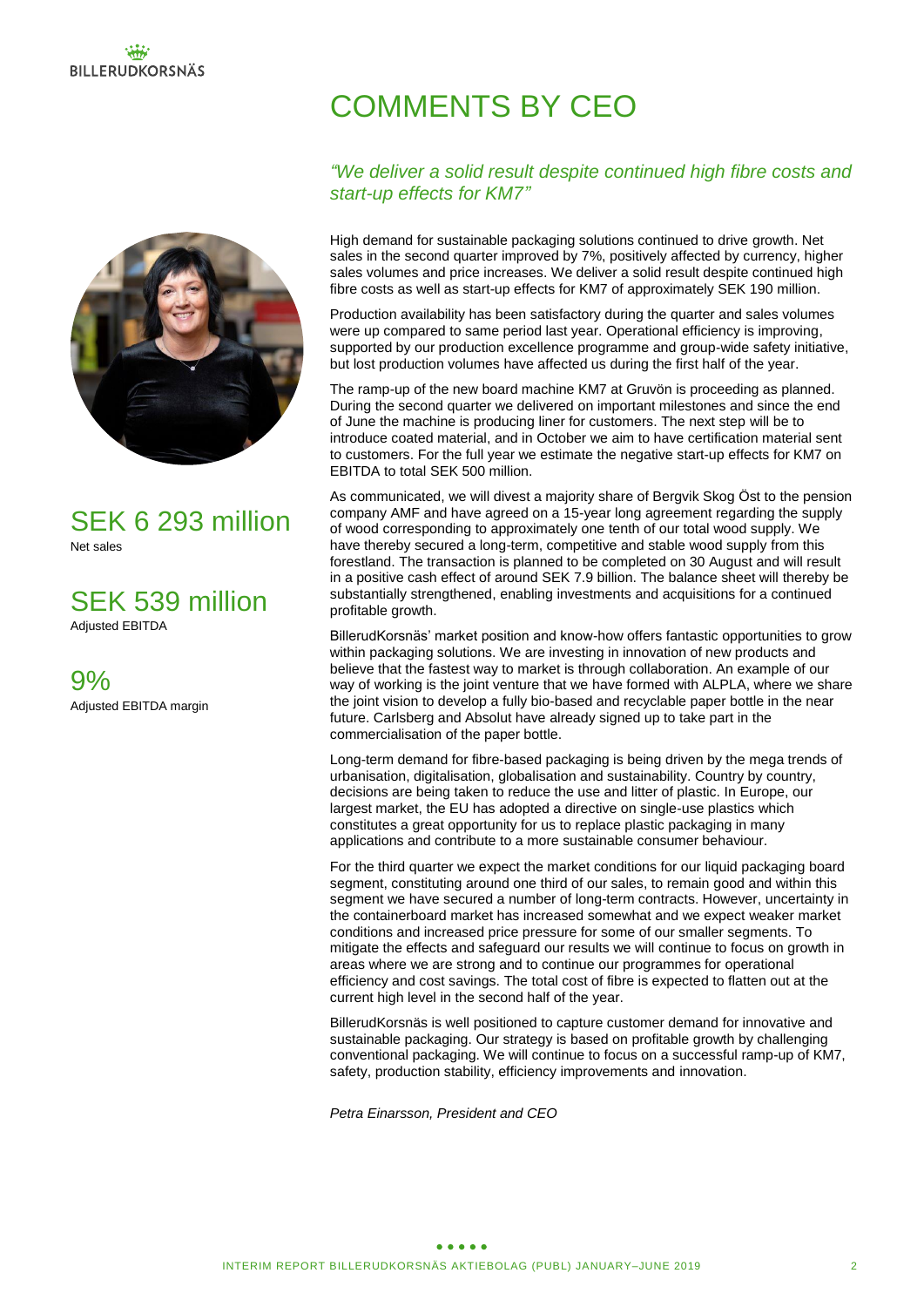#### EBITDA was negatively impacted by higher fibre costs and start-up effects for KM7

**Adjusted EBITDA margin** Target level >17%



# **SALES AND RESULTS**

The quarter in review

Net sales for the second quarter increased by 7% to SEK 6 293 million (5 898) as a result of positive currency effects, higher sales volumes and increased sales prices. The currency effect on net sales amounted to SEK 148 million.

Adjusted EBITDA decreased to SEK 539 million (671), negatively affected by higher raw material costs and start-up effects for KM7 of approximately SEK 190 million, partly offset by increased sales and lower scheduled maintenance shutdown costs compared with the second quarter last year.

The implementation of IFRS16 affected adjusted EBITDA positively by SEK 27 million in the second quarter, see note 1.

Costs affecting comparability amounted to SEK -40 million (483) and reported in Other, were related to released provisions for staff changes, demolition of old buildings and decontamination as well as costs for the new board machine in Gruvön. Costs affecting comparability for the second quarter of 2018 included provisions totalling SEK 452 million and were related to strengthened workplace efficiency and environment and unified accounting principles related to spare parts and consumables.

#### **MARKET DEVELOPMENT AND OUTLOOK**

Market conditions for liquid packaging board and cartonboard remained good during the second quarter, while the uncertainty in the global container market increased. The market for sack and kraft paper has weakened.

For the coming quarter, market conditions are expected to remain good for liquid packaging board and cartonboard, stable for semi-chemical fluting and white kraftliner and challenging for sack and kraft paper. The market pulp price index (PIX) has declined from USD 1 105 at the end of March to USD 1 000 at the end of June.

#### **EVENTS IN THE QUARTER**

BillerudKorsnäs completed the acquisition of Bergvik Skog Öst on 31 May 2019, according to the agreement that was announced in November 2018. On 24 June 2019, BillerudKorsnäs announced that it had entered into an agreement with pension company AMF on the sale of a majority share of Bergvik Skog Öst and and that Bergvik Skog Öst and BillerudKorsnäs had agreed on a 15-year long agreement regarding the supply of wood. Bergvik Skog Öst has been accounted for as Discontinued operations. For more information, see page 9, note 3 and 4 on pages 19-20.

On 3 April 2019, BillerudKorsnäs announced its intention to form a joint venture with ALPLA to commercialize the paper bottle, developed by ecoXpac. See note 3 on page 19 for more information.

Helene Biström took office as Executive Vice President Division Paper, on 1 April 2019, and Ivar Vatne assumed his position as CFO on 1 June 2019.

In May 2019, the European Commission notified BillerudKorsnäs of its decision to close the competition investigation concerning several producers of bleached and unbleached kraft paper and manufacturers of industrial paper bags. With respect to BillerudKorsnäs, this procedure started in March 2017 with a site-visit investigation at the head offices in Solna.

### **EVENTS AFTER THE QUARTER**

On 4 July 2019, the Swedish Competition Authority approved BillerudKorsnäs' sale of a majority share of Bergvik Skog Öst to AMF. See page 9 for more information.

Following regulatory approvals such as merger control clearances, BillerudKorsnäs sold 44.6% of the shares in ecoXpac to ALPLA for a consideration of DKK 28 million on 9 July 2019. BillerudKorsnäs' shareholding in ecoXpac thereafter totals 44.6%. The remaining shares are owned by the founder family. See note 3 on page 19 for more information.

#### $\bullet\bullet\bullet\bullet\bullet$ INTERIM REPORT BILLERUDKORSNÄS AKTIEBOLAG (PUBL) JANUARY–JUNE 2019 3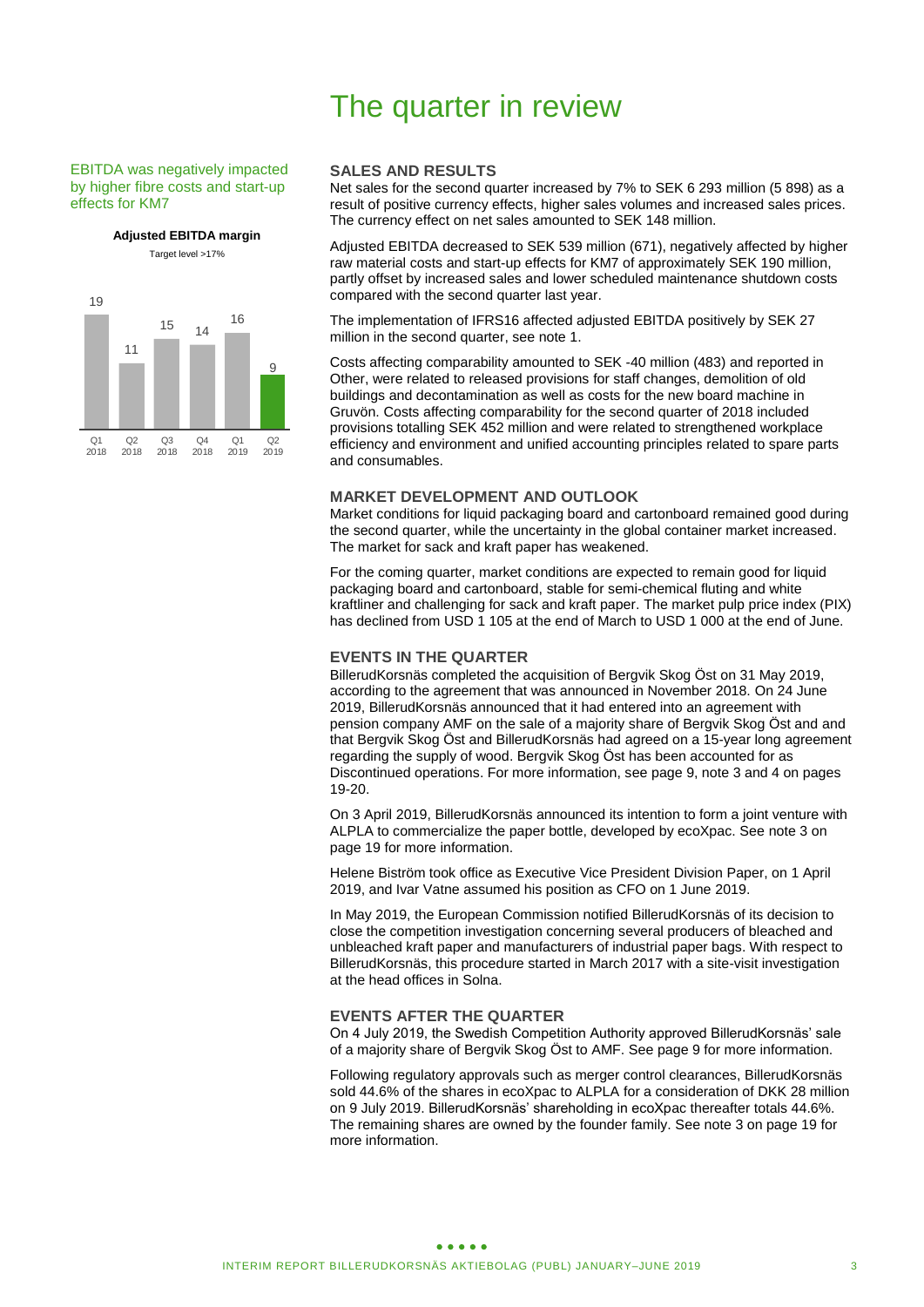# Division Board

*The new board machine at Gruvön, KM7 is producing material for our customers since the end of June. Our focus for the remainder of the year is a continued successful ramp-up of KM7.*

**Share of Group's net sales for Q2 2019**







#### **About Division Board**

Division Board manufactures liquid packaging board, cartonboard as well as fluting and liner. All customers demand high quality and expect materials and services solutions that add value. The mills at Gävle, Gruvön and Frövi/Rockhammar belong to the division. At Gruvön, BillerudKorsnäs has made a strategic investment under the Next generation programme in a state-of-the-art board machine. The board machine KM7 will have an annual production capacity of 550 000 tonnes premium material.

### **KEY FIGURES\***

|                                 | Quarter   |           | Jan-Jun | Full year |          |
|---------------------------------|-----------|-----------|---------|-----------|----------|
| <b>SEKm</b>                     | $Q2 - 19$ | $Q2 - 18$ | 2019    | 2018      | 2018     |
| Net sales                       | 3 4 6 3   | 3079      | 6999    | 6 2 3 3   | 12 679   |
| of which liquid packaging board | 1860      | 1798      | 3849    | 3652      | 7 1 5 4  |
| of which cartonboard            | 373       | 329       | 719     | 637       | 1279     |
| of which fluting & liner        | 961       | 741       | 1914    | 1528      | 3412     |
| Net operating expenses, other   | $-3064$   | $-2605$   | $-5917$ | $-5014$   | $-10223$ |
| <b>EBITDA</b>                   | 399       | 474       | 1 0 8 2 | 1 2 1 9   | 2456     |
| EBITDA, %                       | 12%       | 15%       | 15%     | 20%       | 19%      |
| Operating profit/loss           | 155       | 225       | 596     | 719       | 1469     |
| Operating margin, %             | 4%        | 7%        | 9%      | 12%       | 12%      |
| ROCE, %                         | 8%        | 12%       | 8%      | 12%       | 10%      |
|                                 |           |           |         |           |          |
| Sales volumes, ktonnes          | 457       | 417       | 911     | 857       | 1 7 2 0  |

\*Comparable figures for 2018 have been restated according to the new division structure. Lease contracts are accounted for in the divisions as operational, effects of IFRS16 are accounted on Group level.

## **RESULTS**

Net sales for the second quarter increased by 12% to SEK 3 463 million (3 079). The increase is mainly due to increased sales volumes, but also due to positive currency effects and higher prices. The increased sales volumes, compared to the same period last year, was partly related to the transfer of production capacity from Division Paper due to the ramp-up of KM7.

EBITDA for the second quarter decreased to SEK 399 million (474). The decrease was mainly due to higher fibre costs, a negative change in product mix at Gruvön when ramping up KM7 and lost production volumes at Gävle, which were partly offset by increased sales and lower shutdown maintenance costs.

### **MARKET DEVELOPMENT AND OUTLOOK**

Market conditions remained good for liquid packaging board and cartonboard during the second quarter. The uncertainty in the global containerboard market increased with price reductions mainly for recycled grades and brown kraftliner, and to a lesser extent for BillerudKorsnäs product segments. The customers' inventory levels have been normalized.

For the coming quarter, market conditions for liquid packaging board and cartonboard are expected to remain good with normal seasonal variations. The market conditions for Billerudkorsnäs' product segments semi-chemical fluting and white kraftliner are expected to be stable.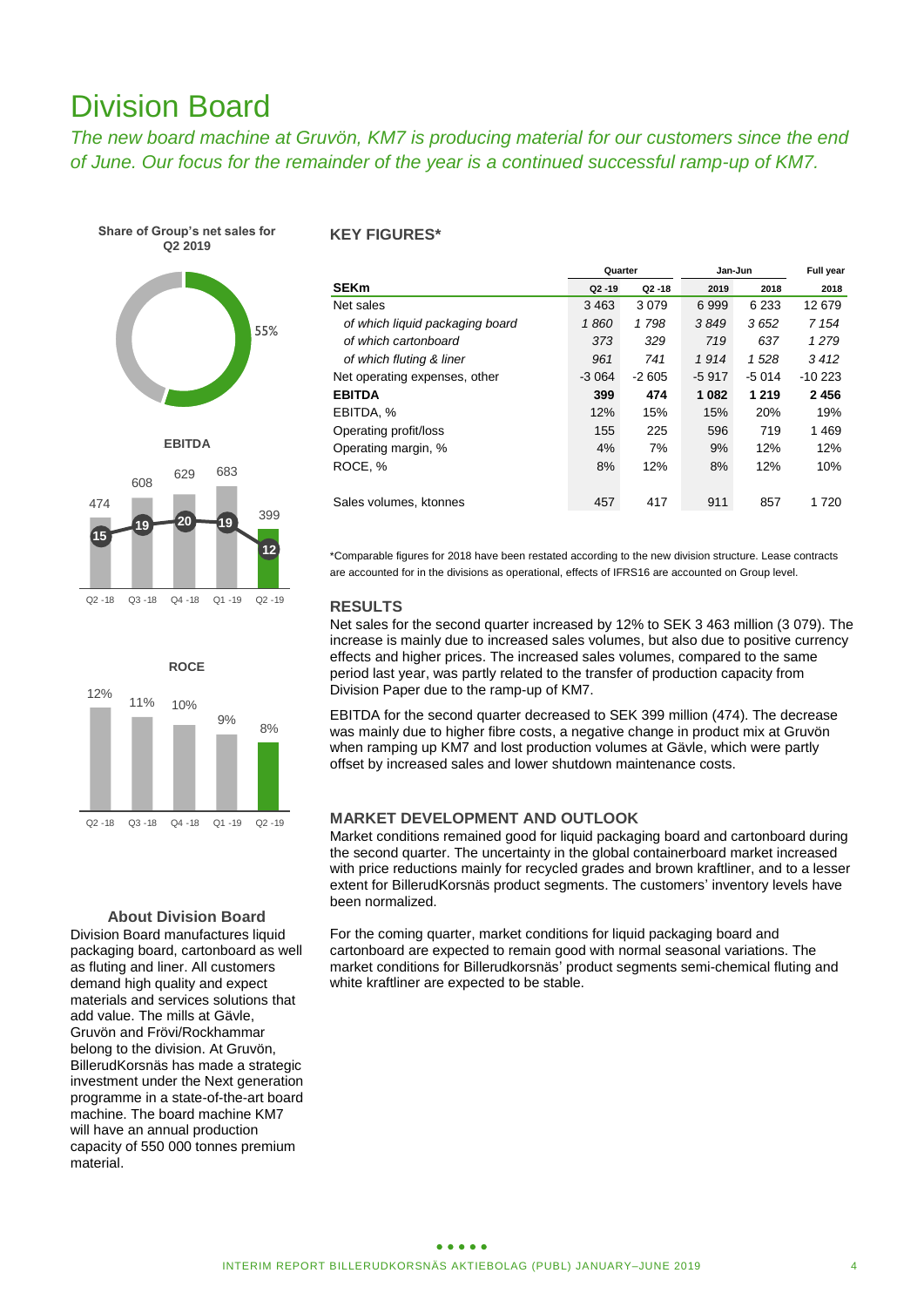# Division Paper

*Sales prices increased and our market position remains strong. For the remainder of the year we will focus on adapting our production to the demand situation.* 

**Share of Group's net sales Q2 2019**





**ROCE** 20% 21% 20% 20% 19% Q2 -18 Q3 -18 Q4 -18 Q1 -19 Q2 -19

**About Division Paper**

Division Paper manufactures and sells high-performance, premiumgrade kraft and sack paper to selected segments in the manufacturing, medical equipment and consumer segments. The division also sells surplus paper pulp on the open market. The mills at Skärblacka, Karlsborg, Pietarsaari and Beetham belong to the division.

### **KEY FIGURES\***

|                               | Quarter   |           | Jan-Jun | Full year |         |
|-------------------------------|-----------|-----------|---------|-----------|---------|
| <b>SEKm</b>                   | $Q2 - 19$ | $Q2 - 18$ | 2019    | 2018      | 2018    |
| Net sales                     | 2 1 2 9   | 2 1 2 7   | 4 4 3 4 | 4 2 3 1   | 8 5 2 3 |
| of which sack paper           | 794       | 760       | 1 730   | 1595      | 3279    |
| of which kraft paper          | 895       | 903       | 1826    | 1 799     | 3586    |
| Net operating expenses, other | $-1887$   | $-1829$   | $-3726$ | $-3505$   | $-7007$ |
| <b>EBITDA</b>                 | 242       | 298       | 708     | 726       | 1516    |
| EBITDA, %                     | 11%       | 14%       | 16%     | 17%       | 18%     |
| Operating profit/loss         | 132       | 191       | 488     | 522       | 1 0 9 0 |
| Operating margin, %           | 6%        | 9%        | 11%     | 12%       | 13%     |
| ROCE, %                       | 19%       | 20%       | 19%     | 20%       | 20%     |
|                               |           |           |         |           |         |
| Sales volumes, ktonnes        | 223       | 233       | 456     | 484       | 941     |

\*Comparable figures for 2018 have been restated according to the new division structure. Lease contracts are accounted for in the divisions as operational, effects of IFRS16 are accounted on Group level.

# **RESULTS**

Net sales for the second quarter were unchanged SEK 2 129 million (2 127). Positive currency effects and increased sales prices were offset by lower sales volumes. Compared to last year, production capacity has been transferred from Division Paper to Division Board.

EBITDA decreased to SEK 242 million (298). The decline was a consequence of higher fibre costs and lower volumes with a more unfavourable product mix.

## **MARKET DEVELOPMENT AND OUTLOOK**

The market for sack and kraft paper softened in the second quarter on the back of a more uncertain global economy and high inventory levels at customers. The slowdown was mainly attributed to brown sack paper, driven by the Asian cement market. Price levels were still high.

For the coming quarter, weaker market conditions are expected in some of our smaller segments, particularly brown sack paper, while the market for white sack paper is expected to be stable.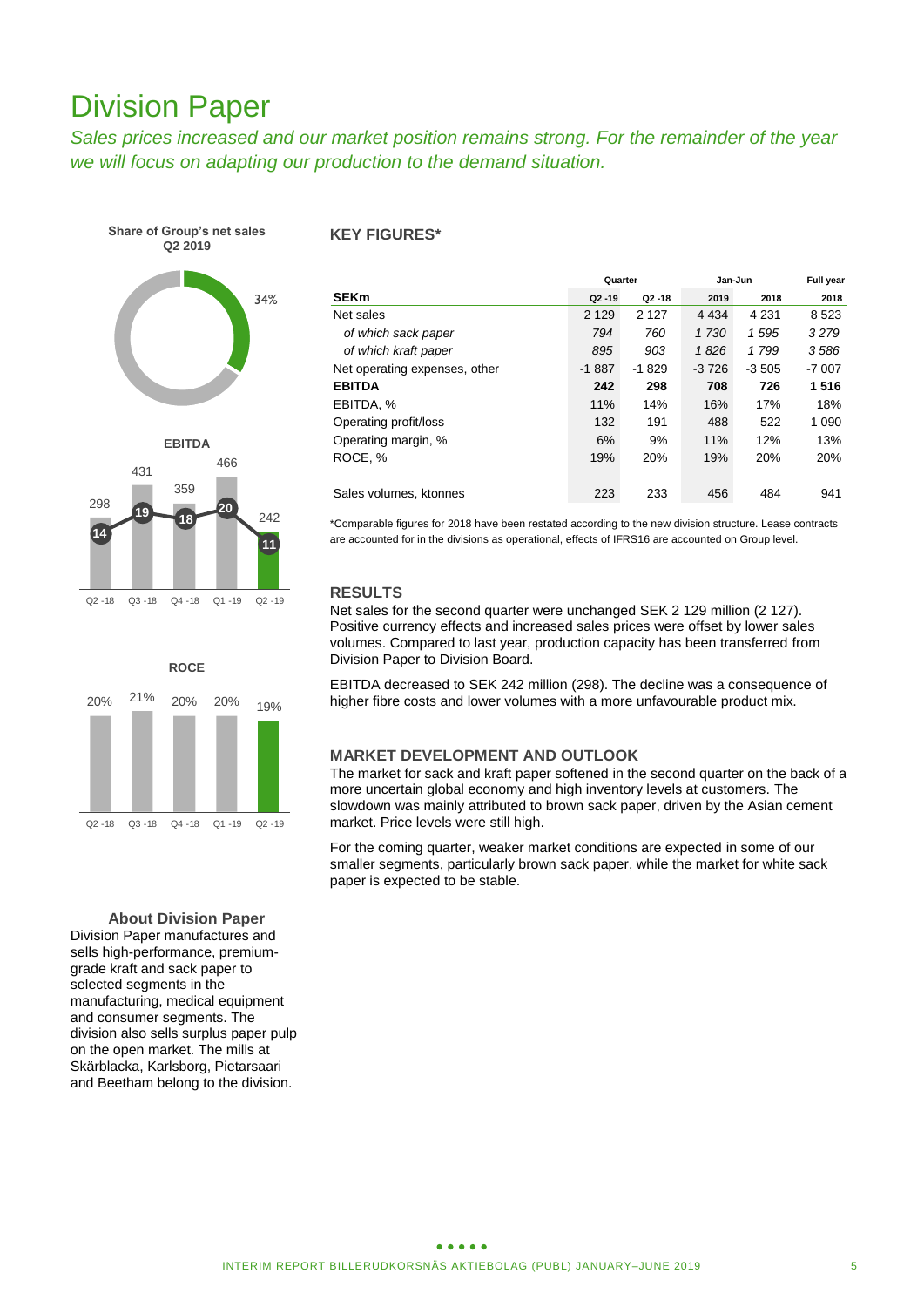# Division Solutions

*We are pleased with the improved earnings. The focus going forward will be on continuously improving profitability and growth.*

**Share of Group's net sales Q2 2019** 4%

### **KEY FIGURES\***

|                               | Quarter   |           | Jan-Jun | <b>Full year</b> |        |
|-------------------------------|-----------|-----------|---------|------------------|--------|
| <b>SEKm</b>                   | $Q2 - 19$ | $Q2 - 18$ | 2019    | 2018             | 2018   |
| Net sales                     | 268       | 279       | 474     | 467              | 980    |
| of which Managed Packaging    | 229       | 243       | 404     | 395              | 839    |
| of which Packaging Solutions  | 38        | 37        | 70      | 72               | 141    |
| Net operating expenses, other | $-253$    | $-269$    | $-446$  | $-460$           | $-966$ |
| <b>EBITDA</b>                 | 15        | 10        | 28      | 7                | 14     |
| EBITDA, %                     | 6%        | 4%        | 6%      | 1%               | 1%     |
| Operating profit              | 14        | 7         | 25      |                  |        |
| Operating margin, %           | 5%        | 3%        | 5%      | 0%               | 0%     |

\*Comparable figures for 2018 have been restated according to the new division structure. Lease contracts are accounted for in the divisions as operational, effects of IFRS16 are accounted on Group level.

### **RESULTS**

Net sales for the second quarter decreased by 4% to SEK 268 million (279), mainly due to lower sales to existing customers in Managed Packaging, although countered in part by sales to new customers. Sales in Packaging Solutions grew in the quarter.

The EBITDA improvement in the second quarter was related to higher prices in Packaging Solutions, favourable currency effects and good cost control.

# **MARKET DEVELOPMENT AND OUTLOOK**

The market for Division Solutions' products and services remained stable during the second quarter. Managed Packaging continued to see customers beginning to move parts of their packaging programs out of China, and into South and Southeast Asian countries, in particular Vietnam, where Managed Packaging is well positioned to continue the packaging supply.

Growth within Division Solutions is expected to continue in the coming quarters through increased sales to new customers.



**About Division Solutions** Division Solutions meets brand owners' growing demand for sustainable and effective packaging solutions and systems. The division's business is growing in two areas, the largest of which is currently Managed Packaging, which help global brand owners take control of their packaging needs in Asia.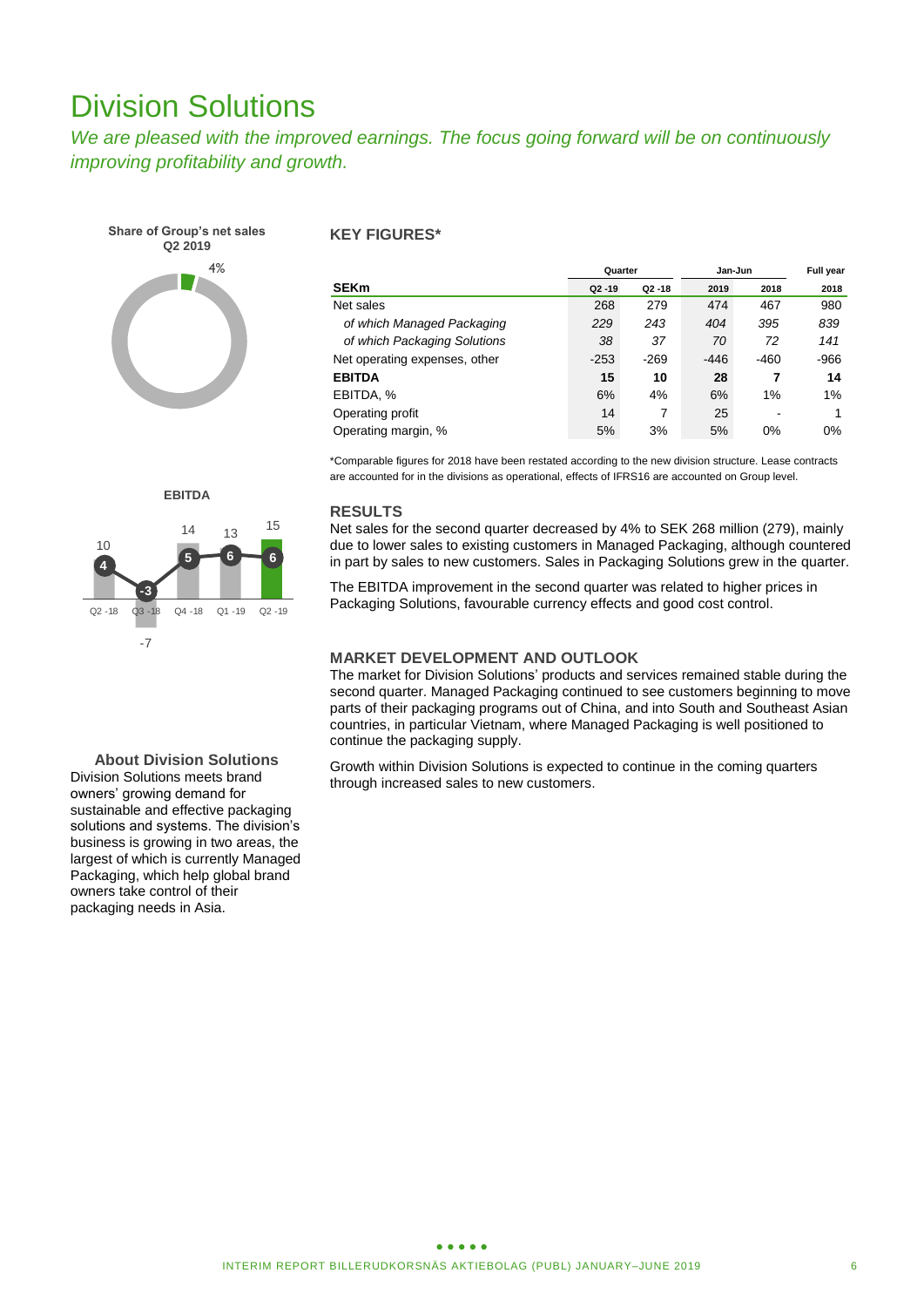# January – June, consolidated

#### **SALES AND RESULTS**

Net sales for the first six months increased by 8% to SEK 12 797 million (11 795), mainly as a result of higher sales prices and positive currency effects, but also increased sales volumes contributed to the growth. Net sales increased in all divisions with the highest growth within Division Board.

Adjusted EBITDA decreased to SEK 1 574 million (1 773). Higher costs for raw materials, start-up effects for KM7 and the impact from lost production volumes at Gävle were partly offset by increased sales and lower scheduled maintenance costs.

The implementation of IFRS16 affected adjusted EBITDA positively by SEK 54 million in the first six months, see note 1.

Costs affecting comparability amounted to SEK -27 million (535) and were reported in Other.

# Cash flow and financial position

### **SUMMARISED CASH FLOW STATEMENT**

|                                              | Quarter   |           | Jan-Jun |        |  |
|----------------------------------------------|-----------|-----------|---------|--------|--|
| <b>SEKm</b>                                  | $Q2 - 19$ | $Q2 - 18$ | 2019    | 2018   |  |
| Operating surplus, etc.                      | 445       | 559       | 1429    | 1609   |  |
| Change in working capital, etc.              | -1        | $-140$    | $-335$  | $-223$ |  |
| Net financial items, taxes, etc.             | $-77$     | -83       | -3      | -244   |  |
| Cash flow from operating activities          | 367       | 336       | 1091    | 1 142  |  |
| Current net investments, excluding strategic |           |           |         |        |  |
| investments                                  | $-279$    | -298      | $-417$  | -480   |  |
| Operating cash flow, before strategic        | 88        | 38        | 674     | 662    |  |
| investments                                  |           |           |         |        |  |

Operating cash flow before strategic investments amounted to SEK 839 million (38) for the second quarter and SEK 1 425 million (662) for the first half of 2019. Operating cash flow before strategic investments include current net investments excluding the investment in KM7 at Gruvön, the MG investment in Skärblacka and acquisitions and sale of subsidiaries, and the sale of Bergvik Skog Väst AB. The measure shows cash flow generated in the operating business, which provides the amount of cash flows available to repay debt, make strategic investments and pay dividends to the shareholders.

Change in working capital does not include accruals related to KM7 at Gruvön.

#### **FINANCING**

At 30 June 2019, interest-bearing debt amounted to SEK 15 808 million (7 746). At 31 March 2019 interest-bearing debt amounted to SEK 9 409 million. The increase compared with the previous quarter was mainly due to the acquisition of Bergvik Skog Öst AB and dividend pay-out in May 2019. The acquisition was financed with a term loan amounting to SEK 5 500 million. In addition, short-term debt, mainly comprising of commercial papers was raised during the quarter.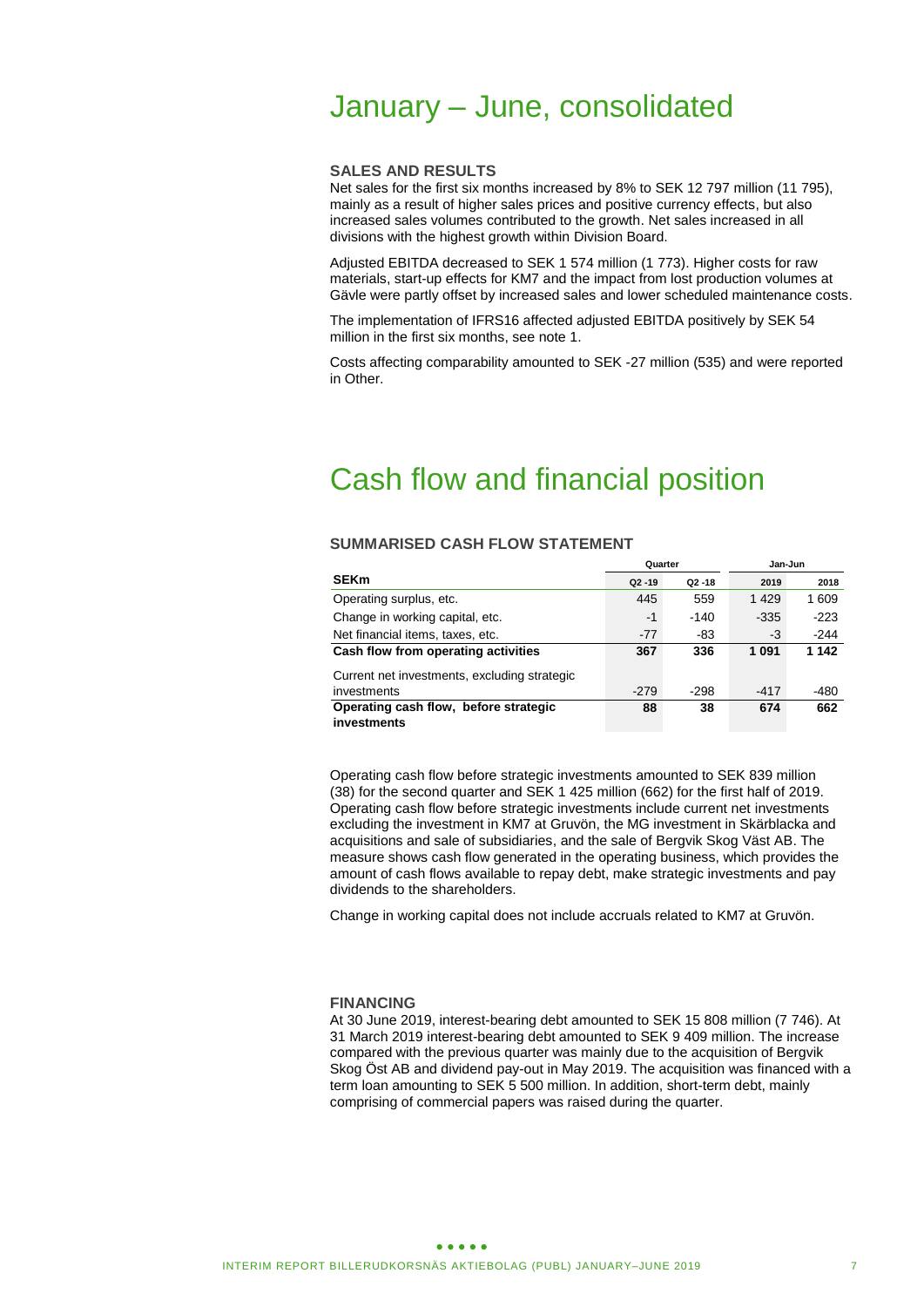

<sup>1</sup>Including lease liabilities according to IFRS16 <sup>2</sup>Excluding discontinued operations

**Adjusted return on capital employed Target level >13%**



### **Debt portfolio and maturity profile at 30 June 2019**

|                                           | <b>Maturity, years</b> | Total   |          |         |          |
|-------------------------------------------|------------------------|---------|----------|---------|----------|
| Loan                                      | Limit, SEKm            | $0 - 1$ | $1 - 2$  | $2 -$   | utilised |
| Syndicated credit facilities              | 5 500                  |         |          |         |          |
| Term loans                                |                        | 296     | 5 5 9 6  | 3 3 2 7 | 9 2 1 9  |
| Bond loans within MTN program             | 7 000                  | 400     | 800      | 3500    | 4700     |
| Commercial paper                          | 3 0 0 0                | 1 500   |          |         | 1500     |
| Term Ioan, Bomhus Energi AB               |                        | 44      | 41       | 301     | 386      |
| Other interest-bearing liabilities (excl. |                        |         |          |         |          |
| lease liabilities under IFRS 16)          |                        | 2       | 1        |         | 3        |
| Group total                               |                        | 2 2 4 2 | 438<br>6 | 7 128   | 15808    |

Interest-bearing net debt at 30 June 2019 amounted to SEK 16 163 million (8 166) including discontinued operations. Excluding the discontinued operations, the interest bearing net debt amounted to SEK 12 667 million (8 166).

The Group's net interest-bearing debt in relation to EBITDA at the end of the period was 4.93 (2.52) including discontinued operations. Excluding the discontinued operations the ratio was 3.87 (2.52). Net interest-bearing debt (excluding discontinued operations) to adjusted EBITDA ratio was 3.87 (2.15).

After the sale of Bergvik Skog Öst in the third quarter of 2019, BillerudKorsnäs will have a net interest-bearing debt in relation to EBITDA for July 2018-June 2019 of approximately 1.5. The Group's long-term financial target is to have a ratio below 2.5.

The implementation of IFRS16 from 1 January 2019 increased the interest-bearing liabilities with SEK 250 million at 30 June 2019, whereof short-term liabilities with SEK 96 million and long-term liabilities with SEK 154 million. The impact on net debt to EBITDA ratio was by 0.00.

### **INVESTMENTS AND CAPITAL EMPLOYED**

Gross investments amounted to SEK 2 415 million (2 665) for the first half of 2019. The investments were mainly related to the new board machine at Gruvön.

Capital employed at 30 June 2019 amounted to SEK 23 499 million (21 594). Return on capital employed (ROCE) for the last twelve-month period, amounted to 8% (9%). ROCE calculated using adjusted operating profit amounted to 8% (12%).

Return on equity was 9% (9%).

# Next generation programme

The ramp-up of the new board machine KM7 at Gruvön is proceeding according to plan. When fully ramped up in 2023, the machine is expected to produce 550,000 tonnes annually. The total annual production capacity at Gruvön will at that time amount to approximately 910,000 tonnes.

Test runs of the new board machine started in April and on 8 June it had paper on pope. At the end of June the machine produced liner for customers. The ramp-up plan for the coming months include the introduction of coated material in August and delivery of certification material to customers in October. Throughout the ramp-up process, the machine's production capacity will be increased.

Three older machines at Gruvön have been closed as a consequence of the next generation programme. PM5 with an annual production capacity of 45,000 tonnes was closed in the end of March. PM1 with an annual production capacity of 95,000 tonnes was closed in the end of May and PM2 with an annual production capacity of 75,000 tonnes was closed in mid-June.

The changes in connection with the start-up of KM7 are estimated to have a negative effect on EBITDA of approximately SEK 500 million during 2019. During the second quarter the negative effect amounted to around SEK 190 million and for the remainder of the year the effect is estimated to be evenly distributed between the third and the fourth quarter. For 2020 the negative effect on EBITDA is estimated to

#### $\bullet\bullet\bullet\bullet\bullet$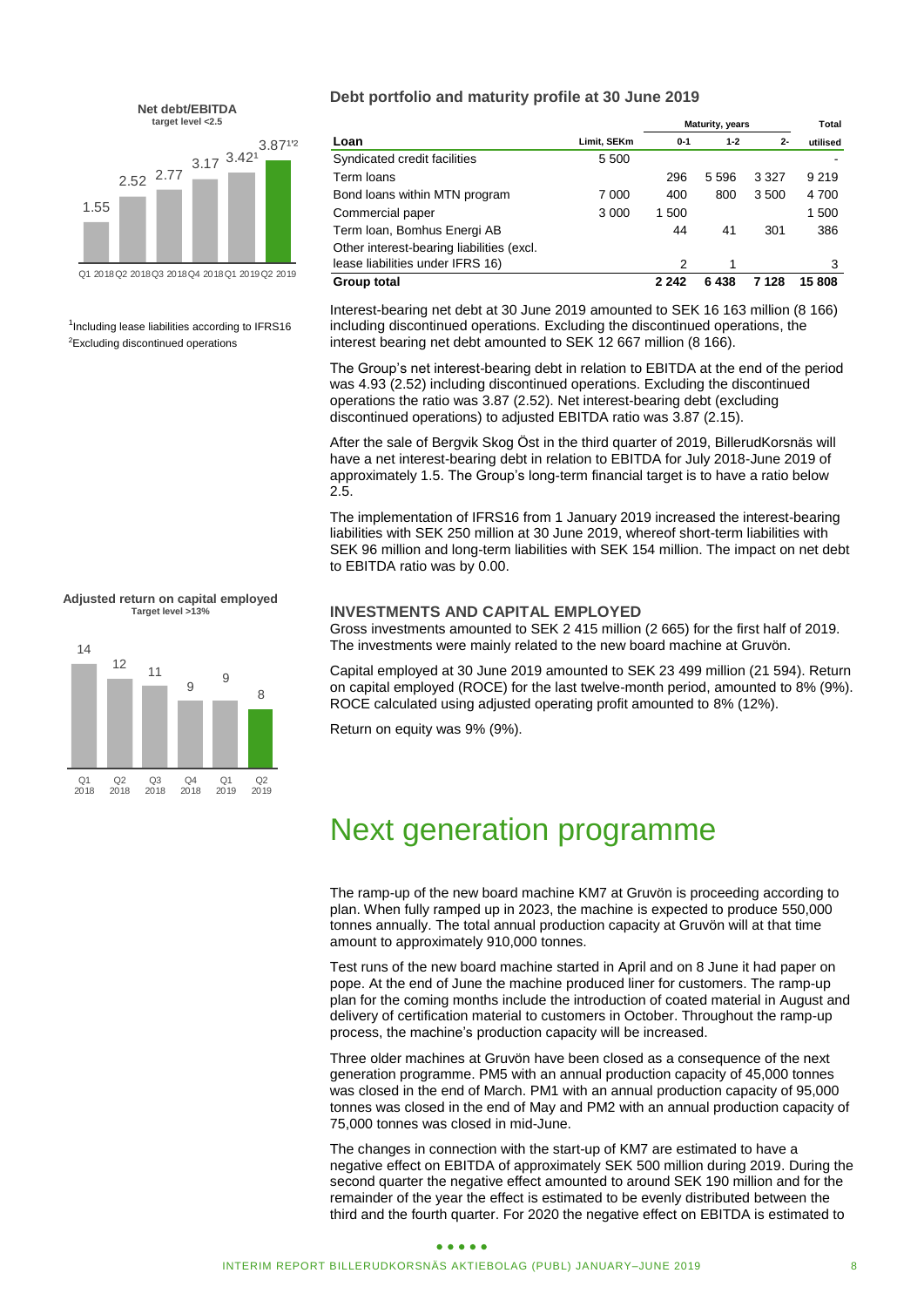amount to SEK 200 million. From 2021, the KM7 investment will have a positive effect on earnings.

# Acquisitions and divestments

BillerudKorsnäs announced on 27 November 2017 that it had entered into an agreement with all shareholders of Bergvik Skog AB to acquire Bergvik Skog Öst AB and to divest 5 per cent of the shares in Bergvik Skog Väst AB to Stora Enso.

On 31 May 2019, BillerudKorsnäs' acquisition of Bergvik Skog Öst was completed. The purchase price amounted to approximately SEK 6.4 billion on a debt free basis, corresponding to approximately SEK 18,000 per hectares of forest land. The net negative cash effect of the acquisition of Bergvik Skog Öst AB and the transfer of 5 per cent of the shares in Bergvik Skog Väst AB amounted to SEK 5.4 billion.

Bergvik Skog Öst is consolidated in BillerudKorsnäs' accounts as of 31 May 2019 and has been accounted for as Discontinued operations. For more information, see note 3 and 4 on pages 19-20.

On 24 June 2019, BillerudKorsnäs announced that it had entered into an agreement for the sale of 89.9% of Bergvik Skog Öst to the pension company AMF for a price corresponding to an enterprise value of SEK 12.2 billion on a debt free basis or approximately SEK 38,500 per hectare of forestland.

Bergvik Skog Öst will at completion of the sale own approximately 317,000 hectares of forest land and have a net debt of approximately SEK 3.5 billion. BillerudKorsnäs will until further notice keep around 36,000 hectares of land from the original Bergvik Skog Öst.

Bergvik Skog Öst and BillerudKorsnäs have agreed on a 15-year long agreement regarding the supply of wood, whereby BillerudKorsnäs will be the sole buyer of the wood volumes from Bergvik Skog Öst's lands. Furthermore, BillerudKorsnäs has the right to repurchase Bergvik Skog Öst at the end of this supply agreement unless BillerudKorsnäs is offered an extension of the agreement to the current conditions.

On 4 July 2019, BillerudKorsnäs' sale of 89.9% of Bergvik Skog Öst to AMF was approved by the Swedish Competition Authority. The transaction is planned to be completed on 30 August 2019. The transaction will result in a positive cash effect of approximately SEK 7.9 billion. The capital gain will be recognised under the heading *Discontinued operations* in the income statement.

# Currency hedging

Currency hedging had a net sales impact of SEK -52 million (-100) in the second quarter of 2019 and SEK -132 million (-162) for the first half of 2019 (compared with no currency hedging).

Outstanding forward exchange contracts at 30 June 2019 had a market value of SEK -82 million, SEK -18 million of which is the portion of the contracts matched by trade receivables that affected earnings in the second quarter. Accordingly, other contracts had a market value of SEK -64 million.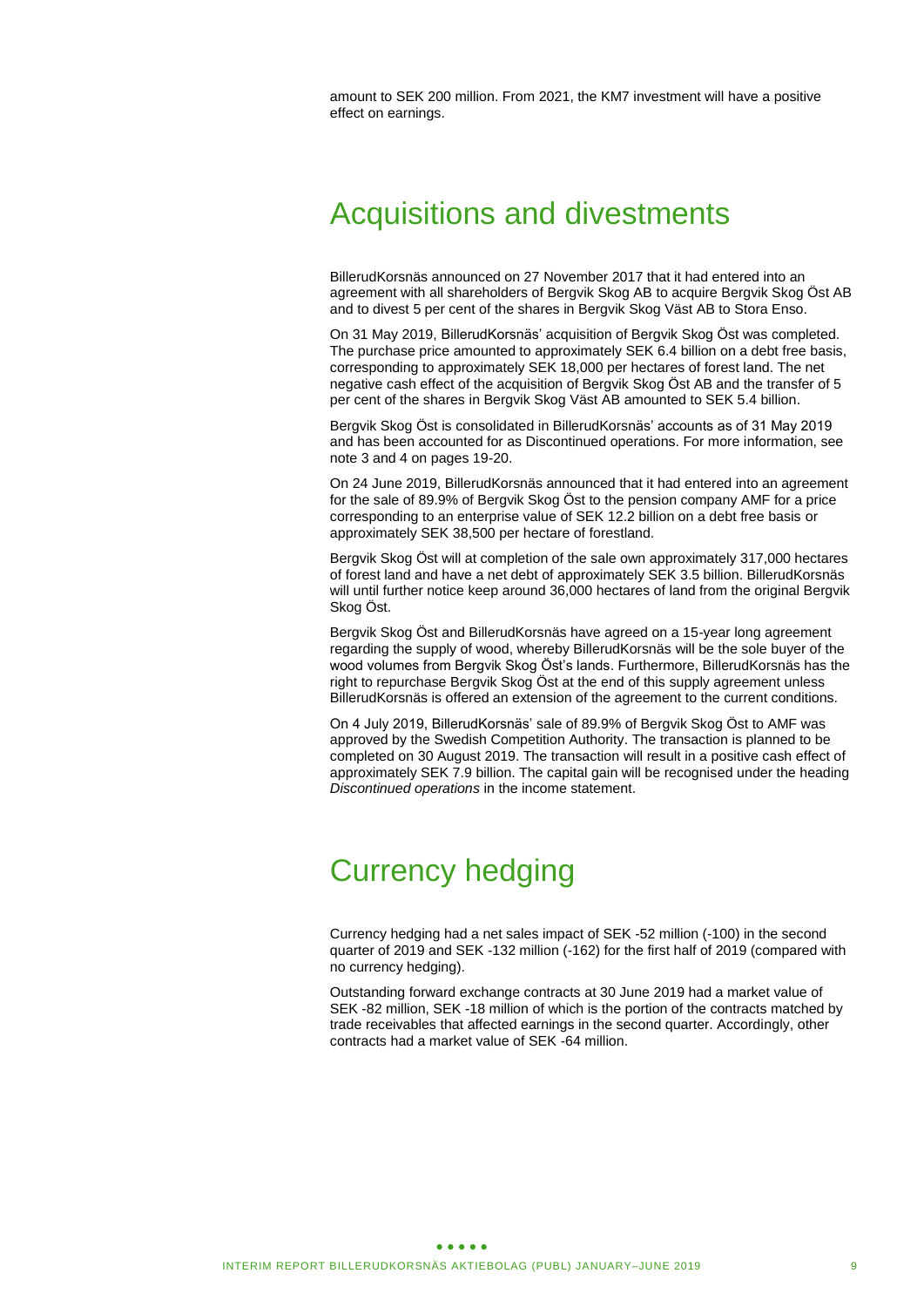| Hedged portion of forecast currency flows** for EUR, USD and GBP |  |
|------------------------------------------------------------------|--|
| and exchange rates against SEK (30 June 2019).                   |  |

|                          |           |         |         |       |       | Total 15 |
|--------------------------|-----------|---------|---------|-------|-------|----------|
| Currency                 | $Q3-19$   | $Q4-19$ | $Q1-20$ | Q2-20 | Q3-20 | months   |
| EUR Share of net flow    | 89%       | 88%     | 89%     | 78%   | 55%   | 79%      |
| Rate                     | 10.36     | 10.38   | 10.31   | 10.43 | 10.68 | 10.41    |
| USD Share of net flow    | 63%       | 60%     | 63%     | 61%   | 56%   | 61%      |
| Rate                     | 8.79      | 8.74    | 9.03    | 9.11  | 9.25  | 8.98     |
| GBP Share of net flow    | 25% -     |         |         |       |       | 5%       |
| Rate                     | $12.18 -$ | -       |         |       |       | 12.18    |
| Market value of currency | $-29$     | -31     | $-22$   | -10   | 10    | $-82$    |
| contracts*               |           |         |         |       |       |          |

\*At 30 June 2019.

\*\*Excluding currency flows from investments in a new board machine at Gruvön, which are not currently hedged.

# Taxes

The tax cost for the first half year of 2019 amounted to SEK 199 million (52), equal to approximately 23% (12%) of profit before tax. The increase in tax rate is mainly due to losses in Finland on which deferred tax receivables are not accounted for. The low tax rate last year was due to revaluation of deferred tax.

# Parent company

The parent company BillerudKorsnäs AB includes head office and support functions.

Operating profit/loss for the first half of 2019 was SEK -136 million (-122). Operating loss reflects the effects of hedging contracts and revaluations of trade receivables.

The parent company hedges both its own and the Group's net currency flows. The parent company's earnings include the results of these hedging measures. These earnings were SEK -132 million (-162) for the first half year.

The average number of employees at 30 June 2019 was 129 (103).

Cash and bank balances, and short-term investments amounted to SEK 96 million (156).

# **Sustainability**

#### **Sustainability KPIs, rolling 12 months (R12M)**

|                                | $Q2 - 19$ | $Q1 - 19$ | 2020 target |
|--------------------------------|-----------|-----------|-------------|
| Energy efficiency <sup>1</sup> | 5.29      | 5.27      | < 5.10      |
| Fossil-free production 2       | 35.7      | 39.0      | <25.0       |
| Gender equality <sup>3</sup>   | 23.0      | 22.8      | >25.0       |

<sup>1</sup> Defined as energy consumption (MWh/tonne product), R12M.

² Defined as emissions of fossil CO2 in the manufacturing process (kg/tonne product), R12M.

<sup>3</sup> Defined as female employees (%).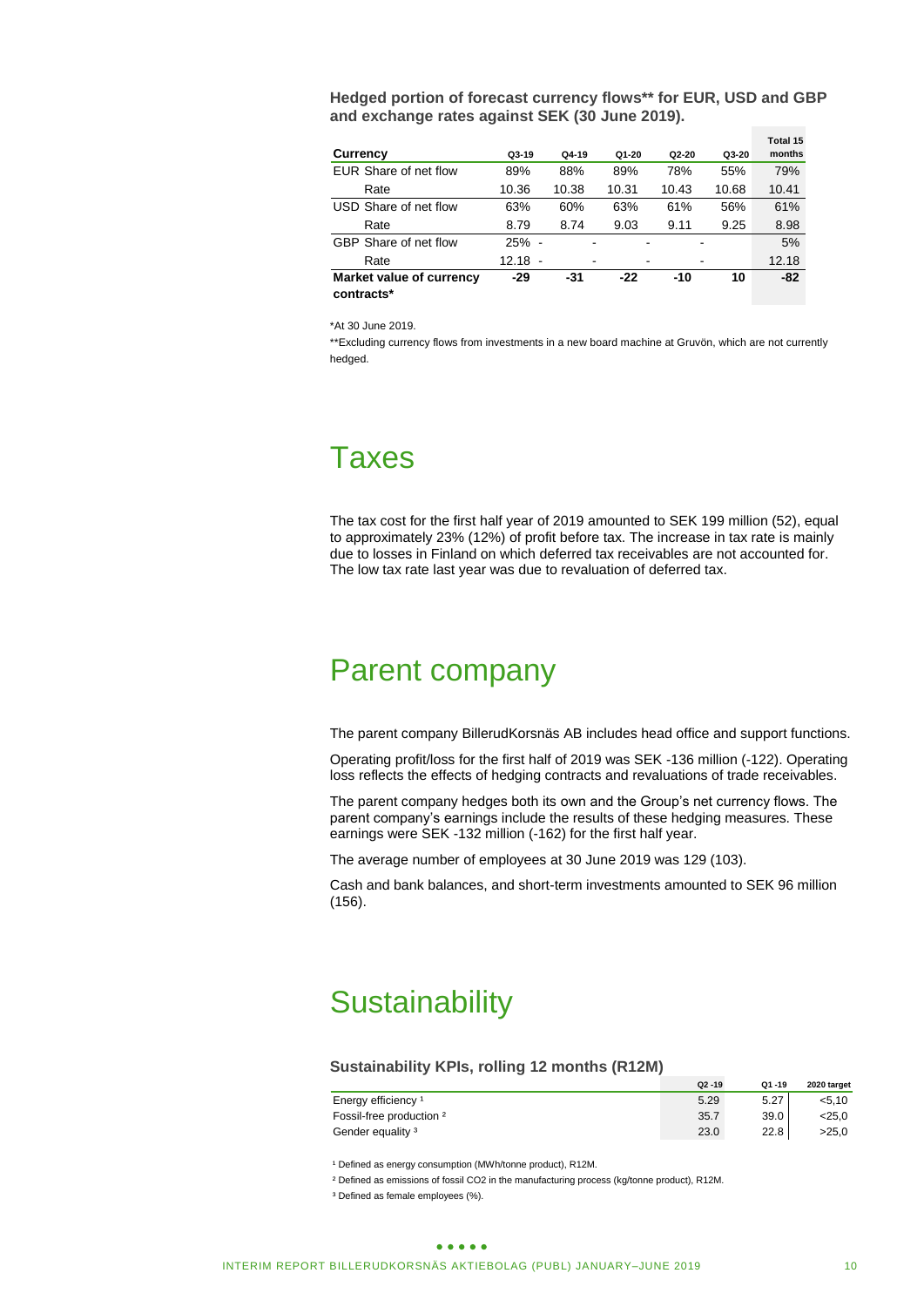### **ENVIRONMENT**

BillerudKorsnäs is working towards a vision of fossil-free production and minimising emissions throughout the value chain. This work is mainly aimed at phasing out fossil fuels from production, along with investments in energy efficiency and reducing indirect emissions. Fossil CO2-emissions in production amounted to 35.7 kg/tonne and energy consumption was 5.29 MWh/tonne during the last twelve months.

#### **GENDER EQUALITY**

BillerudKorsnäs' aim is to increase the proportion of women in the group, both overall and at managerial level. This is challenging in an industry that is traditionally dominated by men. BillerudKorsnäs has undertaken several initiatives aimed at addressing the under-representation of women in operational activities and at senior levels within the Group. The share of female employees was 23.0% during the past twelve months.

#### **QUARTERLY HIGHLIGHTS**

In April 2019, BillerudKorsnäs was ranked as number one in the packaging industry by the global analysis company Sustainalytics. ESG Risk Ratings measures how listed companies perform in key areas for a sustainable business and is used by investors to assess global listed companies' sustainability work and risk exposure in the area and is an increasingly important component of investment assessments. The ranking shows that BillerudKorsnäs has a total low risk exposure due to strong management of significant sustainability issues.

In June 2019, the EU Parliament adopted the so-called Single Use Plastic directive on the reduction of the impact of certain plastic products on the environment. The directive will be implemented in all EU member states by 3 July 2021.

# Long-term incentive programme

The 2019 Annual General Meeting resolved to introduce a long-term incentive programme ("LTIP 2019"), based on the same structure as the long-term incentive programmes adopted at previous Annual General Meeting and comprising up to 100 executive officers and other key personnel and talents in the BillerudKorsnäs Group.

The main objective with LTIP 2019 is to strengthen BillerudKorsnäs' ability to attract, motivate and retain the best individuals for key leadership positions. The aim is further that executive officers as well as other key personnel and talents within the BillerudKorsnäs group shall be given an incentive to increased efforts by aligning their financial interests with those of the shareholders.

LTIP 2019 comprises a maximum of 100 executive officers, other key personnel and talents within the BillerudKorsnäs group. A condition for participation in LTIP 2019 is that the participants must own BillerudKorsnäs shares. The shares could either be previously held (provided that they are not already allocated to the long term share based incentive programs adopted 2017 or 2018) or purchased on the market. Notification of participation in LTIP 2019 shall occur after the Annual General Meeting 2019. The participants will after a three year vesting period that ends in connection with the publication of BillerudKorsnäs' interim report for the period January – March 2022, be allotted BillerudKorsnäs shares, free of charge, subject to and in proportion to, the fulfilment of certain performance conditions and other conditions.

# Distribution of shares

During the second quarter 2019 BillerudKorsnäs transferred 89,129 shares under a long-term incentive programme resolved by the 2016 Annual General Meeting. The amount of treasury shares was 1 519 191 at the end of March 2019 and at the end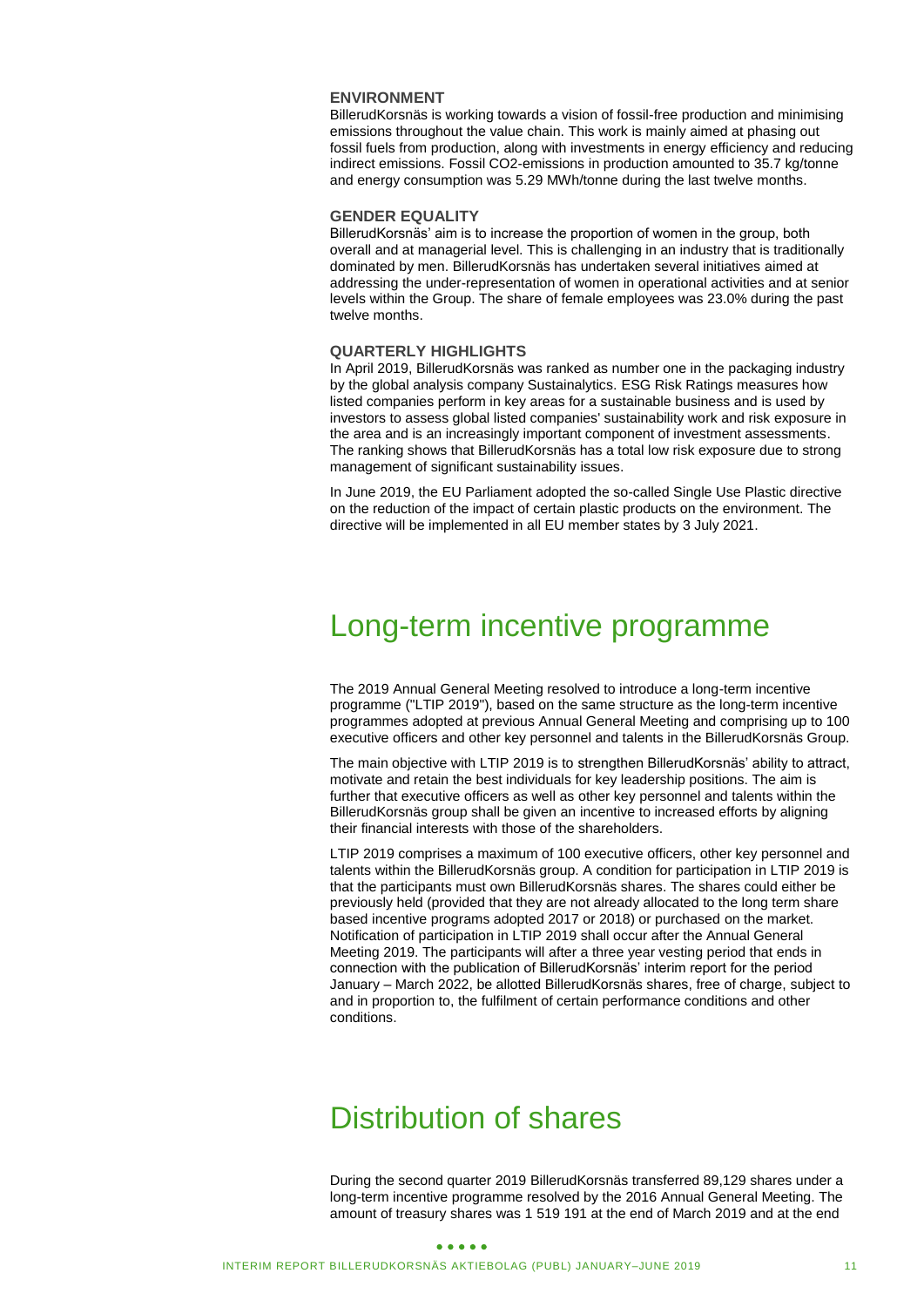of June 2019, the holding of treasury shares amounted to 1 430 062 shares. The total number of shares in BillerudKorsnäs was 208 219 834 at 30 June, 2019.

# Risks and uncertainties

BillerudKorsnäs' products are generally dependent on the business cycle, in terms of both price development and potential sales volumes. The Group is exposed to currency fluctuations, since most revenues are invoiced in foreign currency, while a large part of operating expenses are in SEK. A more detailed description of risks and a sensitivity analysis is provided on pages 74-81 of the 2018 Annual and Sustainability Report.

BillerudKorsnäs has for some time worked with measures to mitigate potential negative effects of different Brexit scenarios. Based on accumulated sales in 2018 the Group's net sales exposed to Brexit amount to SEK 1 168 million from the EU to the UK and SEK 200 million from the UK to the EU.

In the EU countries, the directive on single use plastic will mean a changed regulatory landscape for packaging. Changes in legislation and its implications for BillerudKorsnäs are monitored closely.

# Related-party transactions

No transactions took place between BillerudKorsnäs and related parties that significantly affected the Group's position and earnings.

# Financial calendar

Q3 2019 report – 24 October 2019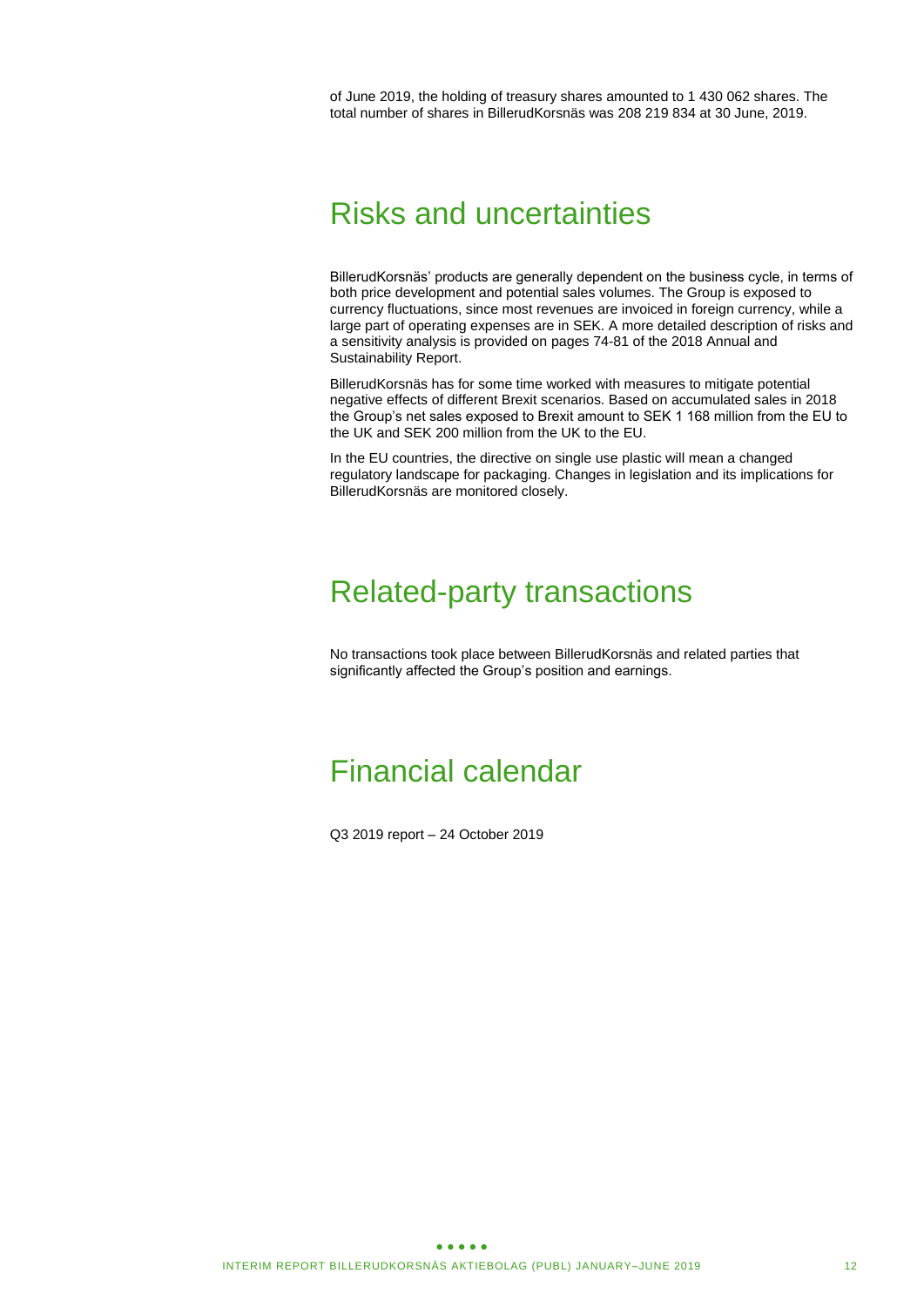The undersigned hereby confirm that this mid-year report provides a true and fair view of the parent company's and Group's operations, position and performance, and describes material risks and uncertainties faced by the parent company and Group companies.

Solna, 16 July 2019

BillerudKorsnäs AB (publ)

*Chairman of the Board Board member*

Lennart Holm Michael M.F. Kaufmann<br>
Chairman of the Board Chairmann Chairmann

Andrea Gisle Joosen and Bengt Hammar<br>Board member Board member

*Board member Board member*

Jan Åström Kristina Schauman

*Board member Board member*

*Board member Board member*

Tobias Auchli *Dobias* Auchli Victoria van Camp<br>Board member *Board member* 

Gunnevi Lehtinen Johansson<br>Board member Nicklas Johansson<br>Board member

*Board member Board member* 

Petra Einarsson *President and CEO*

This information constituted inside information prior to publication. This is information that BillerudKorsnäs AB (publ) is obliged to make public pursuant to the EU Market Abuse Regulation. This report has been prepared in both a Swedish and an English version. The report has not been reviewed by the company's auditors.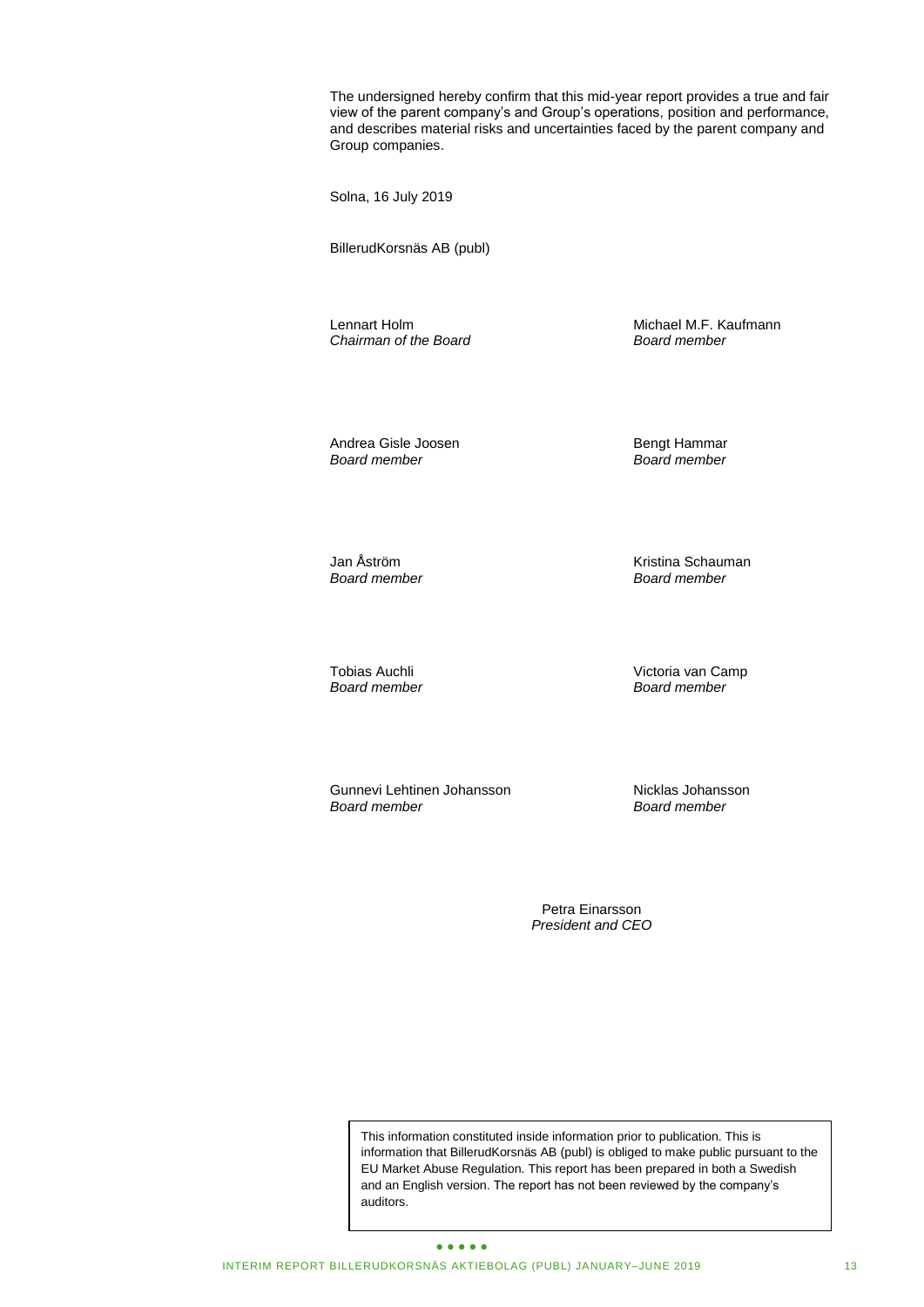# **SUMMARISED INCOME STATEMENT**

|                                                              |           | Quarter                  |          |          | Full year |  |
|--------------------------------------------------------------|-----------|--------------------------|----------|----------|-----------|--|
| <b>SEKm</b>                                                  | $Q2 - 19$ | $Q2 - 18$                | 2019     | 2018     | 2018      |  |
| Net sales                                                    | 6 2 9 3   | 5898                     | 12797    | 11795    | 23 692    |  |
| Other income                                                 | 35        | 77                       | 73       | 127      | 230       |  |
| <b>Operating income</b>                                      | 6 3 2 8   | 5975                     | 12870    | 11 922   | 23 922    |  |
| Change in inventories                                        | $-205$    | 16                       | $-211$   | 135      | 633       |  |
| Raw materials and consumables                                | $-3195$   | $-3222$                  | $-6616$  | $-6206$  | $-12556$  |  |
| Other external costs                                         | $-1338$   | $-1588$                  | $-2501$  | $-2717$  | $-5473$   |  |
| Employee benefits expense                                    | $-1011$   | $-978$                   | $-1939$  | $-1878$  | $-3595$   |  |
| Depreciation and impairment of non-current assets            | $-385$    | $-377$                   | $-767$   | $-765$   | $-1513$   |  |
| Profit/Loss from participations in associated companies      |           | $\overline{\phantom{a}}$ | $-2$     | 12       | 12        |  |
| <b>Operating expenses</b>                                    | $-6134$   | $-6149$                  | $-12036$ | $-11419$ | $-22492$  |  |
| <b>Operating profit/loss</b>                                 | 194       | $-174$                   | 834      | 503      | 1 4 3 0   |  |
| Financial income and expenses*                               | 50        | $-46$                    | 16       | $-86$    | -89       |  |
| Profit/Loss before tax                                       | 244       | $-220$                   | 850      | 417      | 1 3 4 1   |  |
| Taxes                                                        | $-44$     | 87                       | $-199$   | $-52$    | $-304$    |  |
| Profit/Loss from continuing operations                       | 200       | $-133$                   | 651      | 365      | 1 0 3 7   |  |
| <b>Discontinued operations</b>                               |           |                          |          |          |           |  |
| Profit/loss from discontinued operations, net of tax, note 4 | $-18$     |                          | $-18$    |          |           |  |
| Profit/loss for the period                                   | 182       | $-133$                   | 633      | 365      | 1 0 3 7   |  |
| Profit/Loss attributable to:                                 |           |                          |          |          |           |  |
| Owners of the parent company                                 | 182       | $-133$                   | 633      | 365      | 1 0 3 7   |  |
| Non-controlling interests                                    |           |                          |          |          |           |  |
| Net profit/loss for the period                               | 182       | $-133$                   | 633      | 365      | 1 0 3 7   |  |
| Earnings per share, SEK                                      | 0.88      | $-0.64$                  | 3.06     | 1.76     | 5.01      |  |
| Diluted earnings per share, SEK                              | 0.88      | $-0.64$                  | 3.06     | 1.76     | 5.00      |  |

\*Includes dividend from Bergvik Skog AB of SEK 91 million in Q2 2019 (12).

# **SUMMARISED STATEMENT OF COMPREHENSIVE INCOME**

|                                                                                                   |           | Quarter        | Jan-Jun | Full year |         |
|---------------------------------------------------------------------------------------------------|-----------|----------------|---------|-----------|---------|
| <b>SEKm</b>                                                                                       | $Q2 - 19$ | $Q2 - 18$      | 2019    | 2018      | 2018    |
| Net profit/loss for the period                                                                    | 182       | $-133$         | 633     | 365       | 1 0 3 7 |
| Other comprehensive income                                                                        |           |                |         |           |         |
| Items that will not be reclassified to profit or loss                                             |           |                |         |           |         |
| Actuarial gains or losses on defined benefit pension plans                                        |           |                | $-61$   |           | $-24$   |
| Change in fair value of shareholding in Other holdings                                            | $-167$    |                | $-148$  | 3         | 91      |
| Tax attributable to items not to be reclassified to profit or loss                                |           | ٠              | 13      |           | 5       |
| Total items never reclassified to profit or loss                                                  | $-167$    | $\blacksquare$ | $-196$  | 3         | 72      |
| Items that have been or may be reclassified subsequently to profit or loss                        |           |                |         |           |         |
| Differences arising from the translation of foreign operations' accounts                          | 12        | 17             | 37      | 84        | 60      |
| Change in fair value of cash flow hedges                                                          | $-73$     | 151            | $-353$  | 64        | 376     |
| Tax attributable to items that have been or may be reclassified subsequently to<br>profit or loss | 15        | $-33$          | 75      | $-14$     | -80     |
| Total items that have been or may be reclassified subsequently to profit or                       |           |                |         |           |         |
| loss                                                                                              | -46       | 135            | $-241$  | 134       | 356     |
| Total comprehensive income for the period                                                         | $-31$     | 2              | 196     | 502       | 1465    |
| Attributable to:                                                                                  |           |                |         |           |         |
| Owners of the parent company                                                                      | $-31$     | 2              | 196     | 502       | 1465    |
| Non-controlling interests                                                                         |           |                |         |           |         |
| Total comprehensive income for the period                                                         | $-31$     | 2              | 196     | 502       | 1465    |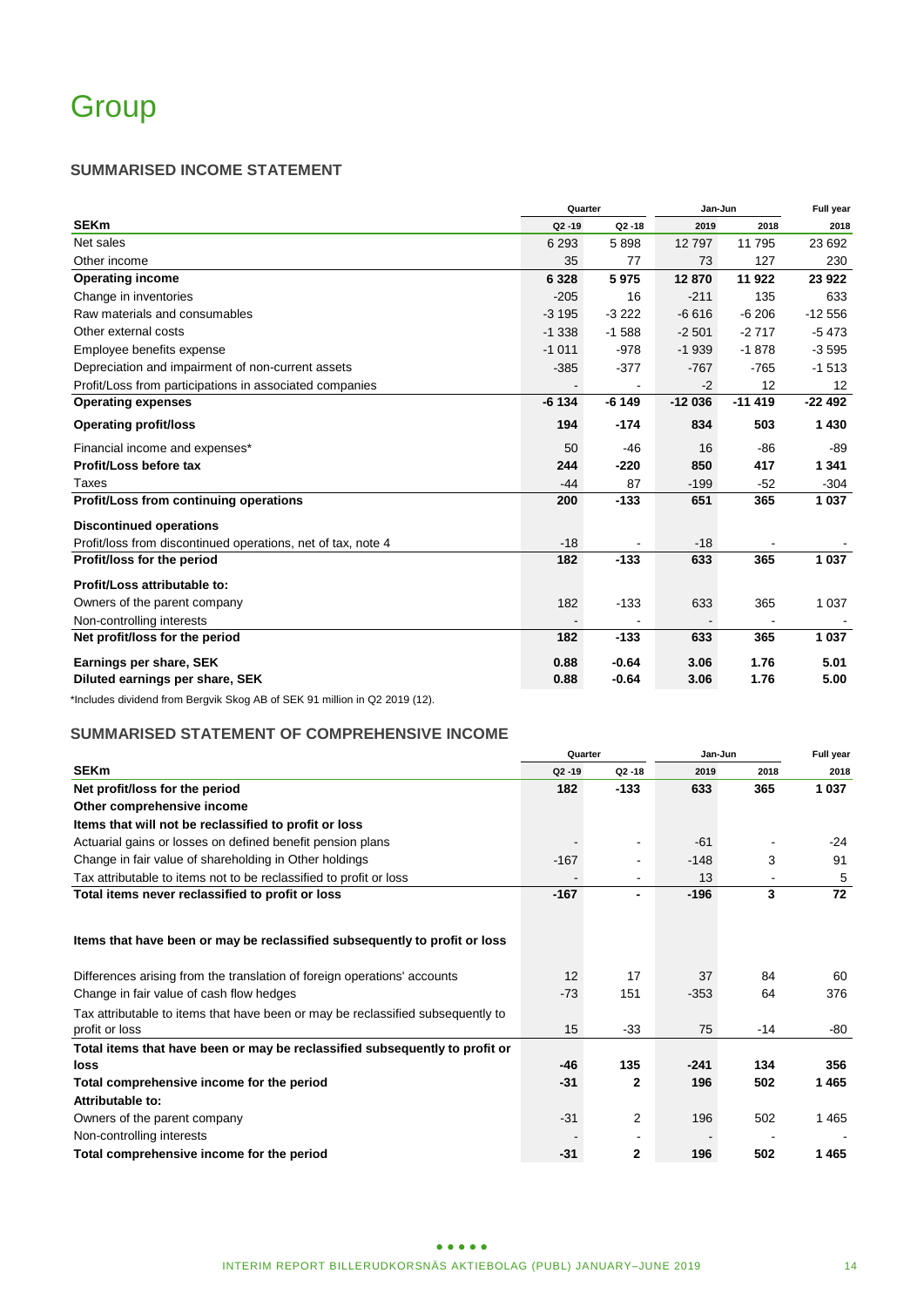# **SUMMARISED BALANCE SHEET**

|                                                              | 30 Jun  | 30 Jun  | 31 Dec  |
|--------------------------------------------------------------|---------|---------|---------|
| <b>SEKm</b>                                                  | 2019    | 2018    | 2018    |
| Intangible assets                                            | 2 2 1 8 | 2 2 2 1 | 2 1 8 5 |
| Property, plant and equipment, including Right of use assets | 23 437  | 19680   | 21 4 29 |
| Other non-current assets                                     | 4 5 23  | 1594    | 1867    |
| <b>Total non-current assets</b>                              | 30 178  | 23 4 95 | 25 481  |
| Inventories                                                  | 3562    | 3088    | 3633    |
| Accounts receivable                                          | 2786    | 2845    | 2807    |
| Other current assets                                         | 929     | 1 4 3 6 | 1 3 3 7 |
| Assets classified as held for sale                           | 8 5 24  |         |         |
| Cash and cash equivalents                                    | 328     | 349     | 456     |
| <b>Total current assets</b>                                  | 16 129  | 7718    | 8 2 3 3 |
| <b>Total assets</b>                                          | 46 307  | 31 213  | 33 714  |
| Equity attributable to owners of the parent company          | 13 660  | 13 4 27 | 14 355  |
| Non-controlling interests                                    | 9       |         |         |
| <b>Total equity</b>                                          | 13 669  | 13 4 27 | 14 3 55 |
| Interest-bearing liabilities                                 | 13720   | 6 900   | 7 1 3 0 |
| Provisions for pensions                                      | 843     | 785     | 784     |
| Other liabilities and provisions                             | 272     | 322     | 284     |
| Deferred tax liabilities                                     | 3573    | 3 4 0 6 | 3633    |
| <b>Total non-current liabilities</b>                         | 18 408  | 11 413  | 11831   |
| Interest-bearing liabilities                                 | 2 3 3 8 | 846     | 1894    |
| Accounts payables                                            | 3577    | 3622    | 3825    |
| Other liabilities and provisions                             | 2629    | 1 9 0 5 | 1809    |
| Liabilities associated with assets held for sale             | 5 6 8 6 |         |         |
| <b>Total current liabilities</b>                             | 14 230  | 6 3 7 3 | 7 5 28  |
| <b>Total equity and liabilities</b>                          | 46 307  | 31 213  | 33 714  |

# **SUMMARISED STATEMENT OF CHANGES IN EQUITY**

|                                                         |          | Jan-Jun |          |
|---------------------------------------------------------|----------|---------|----------|
| <b>SEKm</b>                                             | 2019     | 2018    | 2018     |
| <b>Opening balance</b>                                  | 14 3 5 5 | 13811   | 13811    |
| Changed accounting principles due to IFRS16             | -5       |         |          |
| Comprehensive income for the period                     | 196      | 502     | 1465     |
| Share-based payment to be settled in equity instruments | 3        | 4       | 10       |
| Buyback of own shares                                   |          |         | $-41$    |
| Dividend to owners of the parent company                | $-889$   | $-890$  | $-890$   |
| Non-controlling interest through acquisition            | 9        |         |          |
| <b>Closing balance</b>                                  | 13 669   | 13 4 27 | 14 3 55  |
| Equity attributable to:                                 |          |         |          |
| Owners of the parent company                            | 13 660   | 13 4 27 | 14 355   |
| Non-controlling interests                               | 9        |         |          |
| <b>Closing balance</b>                                  | 13 669   | 13 4 27 | 14 3 5 5 |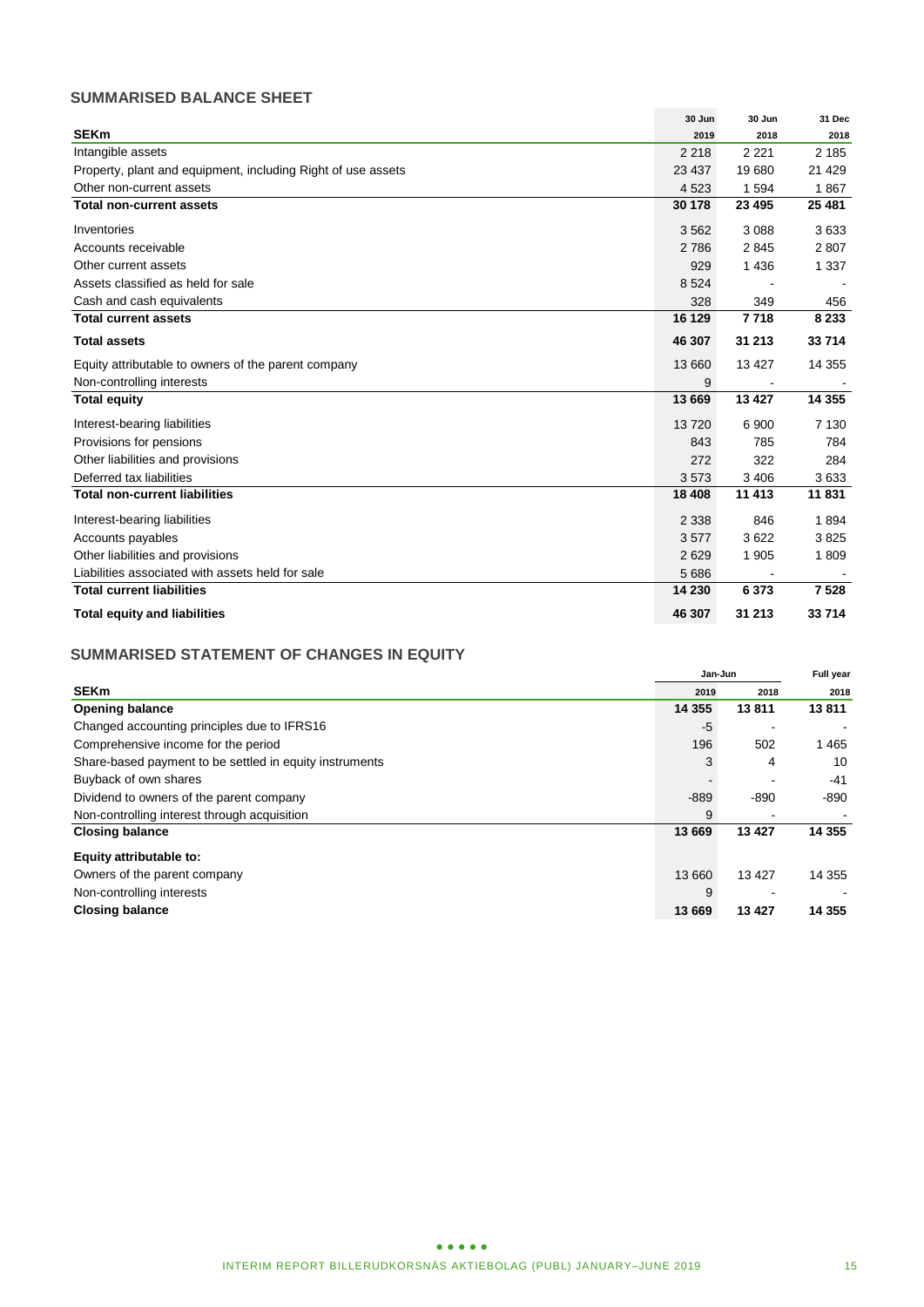# **SUMMARISED CASH FLOW STATEMENT, INCLUDING DISCONTINUED OPERATIONS**

|                                                                     | Quarter   |           | Jan-Jun        | Full year |         |
|---------------------------------------------------------------------|-----------|-----------|----------------|-----------|---------|
| <b>SEKm</b>                                                         | $Q2 - 19$ | $Q2 - 18$ | 2019           | 2018      | 2018    |
| Operating surplus, etc. *                                           | 445       | 559       | 1 4 2 9        | 1 609     | 3 2 1 9 |
| Net financial items, taxes, etc.                                    | $-77$     | -83       | $-3$           | $-244$    | $-450$  |
| Change in working capital, etc.                                     | $-1$      | $-140$    | $-335$         | $-223$    | $-267$  |
| Cash flow from operating activities                                 | 367       | 336       | 1 0 9 1        | 1 1 4 2   | 2 5 0 2 |
| Investments in intangible assets, property, plant and equipment     | $-844$    | $-1527$   | $-1662$        | $-2649$   | $-5120$ |
| Acquisition of financial assets / contribution associated companies |           | -6        | $-2$           | $-16$     | $-22$   |
| Disposal of financial assets / other holdings**                     | 935       | 5         | 948            | 5         | 5       |
| Sale of subsidiary                                                  |           |           |                |           | $-1$    |
| Acquisition of subsidiary, note 3                                   | $-3734$   | $-36$     | $-3779$        | $-36$     | $-36$   |
| Disposal of property, plant and equipment                           |           | 1         | $\overline{7}$ |           | 2       |
| Cash flow from investing activities                                 | $-3643$   | $-1563$   | $-4488$        | $-2695$   | $-5172$ |
| Change in interest-bearing receivables                              |           |           |                |           | $-3$    |
| Change in interest-bearing liabilities                              | 3748      | 1 3 8 9   | 4 0 8 8        | 2583      | 3863    |
| Buy-back of own shares                                              |           |           |                |           | -41     |
| Dividend to owners of the parent company                            | $-445$    | $-890$    | $-445$         | -890      | $-890$  |
| Cash flow from financing activities                                 | 3 3 0 3   | 499       | 3643           | 1693      | 2929    |
| Total cash flow (=change in cash and cash equivalents)              | 27        | $-728$    | 246            | 140       | 259     |
| Cash and cash equivalents at start of period                        | 687       | 1 0 6 8   | 456            | 168       | 168     |
| Translation differences in cash and cash equivalents                | 4         | 9         | 16             | 41        | 29      |
| Cash and cash equivalents at the end of the period***               | 718       | 349       | 718            | 349       | 456     |

**\*\*** Includes cash proceeds of SEK 935 million from sale of Bergvik Skog Väst AB in second quarter of 2019.

**\*\*\* I**ncluding cash and cash equivalents from discontinued operations, SEK 390 million.

# **\*RECONCILIATION OF OPERATING SURPLUS**

|                                                                            |           | Quarter   | Jan-Jun |       | Full year |  |
|----------------------------------------------------------------------------|-----------|-----------|---------|-------|-----------|--|
| <b>SEKm</b>                                                                | $Q2 - 19$ | $Q2 - 18$ | 2019    | 2018  | 2018      |  |
| Operating profit                                                           | 194       | $-174$    | 834     | 503   | 1430      |  |
| Reversed depreciation                                                      | 385       | 377       | 767     | 765   | 1513      |  |
| Earnings from associated companies                                         |           |           | 2       | $-12$ | $-12$     |  |
| <b>Pension liabilities</b>                                                 | $-13$     |           | $-12$   |       | -43       |  |
| Other provisions                                                           | $-78$     | 191       | $-96$   | 204   | 136       |  |
| Unified accounting principles regarding spare parts and consumables        |           | 176       |         | 176   | 177       |  |
| Net of produced and sold electricity certificates and sold emission rights | $-31$     | $-21$     | $-47$   | $-39$ | 2         |  |
| Incentive programmes                                                       | 4         | 2         | 3       | 4     | 10        |  |
| Scrapping of fixed assets                                                  | $-1$      | 36        | $-7$    | 36    | 35        |  |
| Discontinued operations                                                    | $-15$     |           | $-15$   |       |           |  |
| Revaluation of current holdings related to business combinations           |           | $-30$     |         | $-30$ | $-30$     |  |
| Capital gain/loss from sales of business                                   |           | 2         |         | 2     | 3         |  |
| Revaluation of biological assets                                           |           |           |         |       | $-2$      |  |
| Operating surplus, etc.                                                    | 445       | 559       | 1429    | 1609  | 3 2 1 9   |  |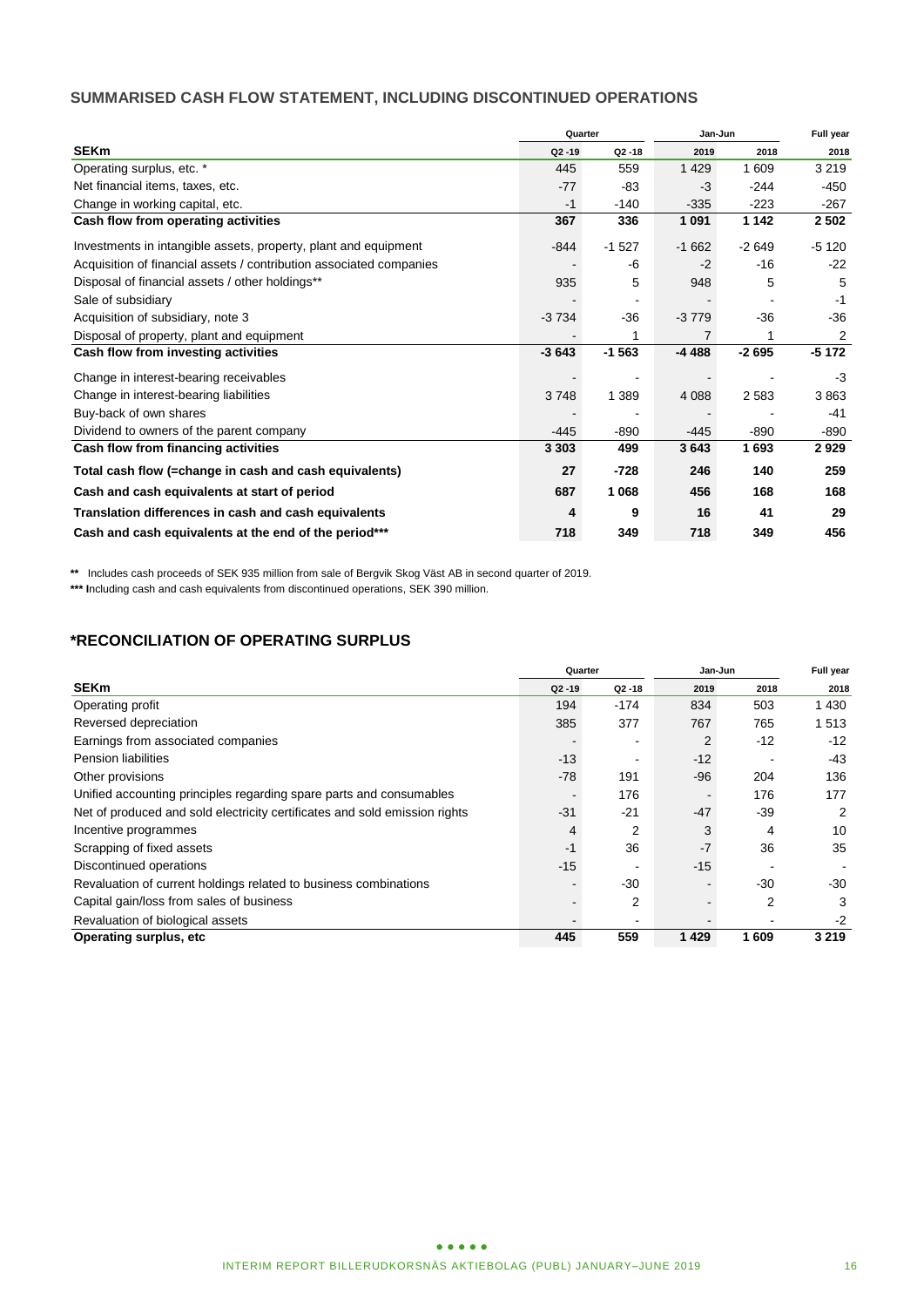## **NOTE 1 ACCOUNTING POLICIES**

The interim report for the Group is prepared in accordance with IAS 34 Interim Financial Reporting and the Swedish Annual Accounts Act. The accounting policies applied in this interim report are the same as those used in the most recent annual report for 2018, except for IFRS 16 which is described below, see pages 90-97 and page 134 for definitions of key figures. The interim report for the parent company is prepared in accordance with the Swedish Annual Accounts Act. Key figure definitions are provided on page 25 of this report.

In addition to the financial measures defined in IFRS, certain key figures, which qualify as alternative performance measures (APMs) are presented to reflect the underlying business performance and enhance comparability from period to period. These APMs should not be considered as a substitute for measures defined under IFRS.

### **IFRS 16 Leases**

BillerudKorsnäs applies IFRS 16 – Leases from January 1 2019. BillerudKorsnäs has chosen a simplified retrospective method upon transition to IFRS 16, which means that amounts for the comparative year 2018 have not been re-measured. This means that the opening balance at 1 January 2019 has recognised an increased non-current asset linked to IFRS 16 through a rightto-use asset amounting to SEK 260 million and an interest-bearing lease liability of SEK 266 million, which resulted in a negative net effect after deferred tax on equity of SEK 5 million. BillerudKorsnäs has chosen to apply exemptions relating to leases shorter than 12 months and low-value leases. Leases covered by these exemptions are not included in the recognised lease liability or right-of-use assets. BillerudKorsnäs' leases principally consist of trucks, company cars and office rents, the vehicle category accounting for around 75% of the right-of-use asset. At the transition to IFRS 16 an incremental borrowing rate of 1.6% is used to calculate the lease liability.

The differences between the lease liability at 1 January 2019 and the disclosures in Note 12, regarding future contractual lease commitments, in the 2018 annual accounts is that Note 12 also includes newly signed lease contracts for which BillerudKorsnäs is not yet able to use the asset.

The right-to-use asset, amounting to SEK 244 million, is presented in the summarised balance sheet at 30 June 2019 as Property, plant and equipment. The lease liability, amounting to SEK 250 million, is presented under Interest-bearing liabilities (current and non-current). In the summarised income statement the leasing cost is not accounted for as Other external costs which was the case according to the previous standard IAS 17. Under IAS 17 the costs would have amounted to SEK 54 million for the first half year. Under IFRS 16 depreciation is now accounted for on right-to-use assets amounting to SEK 52 million, as Depreciation and impairment of non-current assets. The interest cost, an amount of SEK 2 million, relating to the lease liability is a part of the financial income and expenses.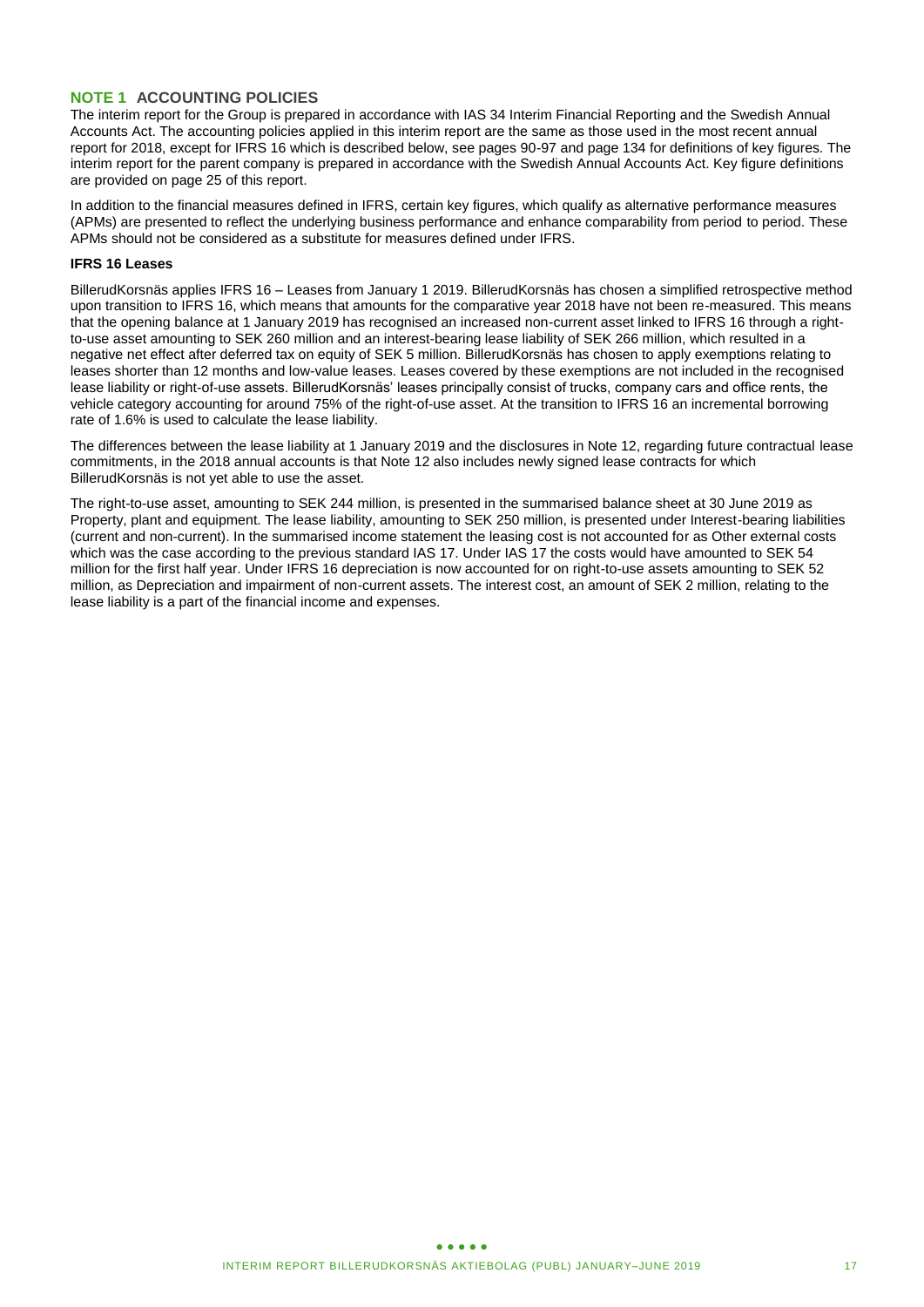# **NOTE 2 FINANCIAL ASSETS AND LIABILITIES**

|                                          | Fair value<br>through profit<br>or loss - hedge<br>accounting | Amortised<br>cost | Fair value through<br>other compre-<br>hensive income | <b>Financial liabilities</b><br>measured at<br>amortised costs | Total<br>carrying<br>amount | Fair<br>value |
|------------------------------------------|---------------------------------------------------------------|-------------------|-------------------------------------------------------|----------------------------------------------------------------|-----------------------------|---------------|
| Valuation classification                 | Level 2                                                       |                   | Level 3                                               |                                                                |                             |               |
| <b>Group 30 June 2019</b>                |                                                               |                   |                                                       |                                                                |                             |               |
| Other shares and participations          |                                                               |                   | 412                                                   |                                                                | 412                         | 412           |
| Long-term receivables                    | 50                                                            | 3911              |                                                       | ٠                                                              | 3961                        | 3 9 6 1       |
| Accounts receivable                      |                                                               | 2 7 8 6           |                                                       | ۰                                                              | 2786                        | 2 7 8 6       |
| Other receivables                        | 123                                                           | 484               |                                                       |                                                                | 607                         | 607           |
| Cash and cash equivalents                |                                                               | 328               |                                                       |                                                                | 328                         | 328           |
| Total                                    | 173                                                           | 7509              | 412                                                   |                                                                | 8 0 9 4                     | 8 0 9 4       |
| Non-current interest-bearing liabilities |                                                               |                   |                                                       | 13720                                                          | 13720                       | 13748         |
| Current interest-bearing liabilities     |                                                               |                   |                                                       | 2 3 3 8                                                        | 2 3 3 8                     | 2 3 3 7       |
| Accounts payables                        |                                                               |                   |                                                       | 3577                                                           | 3577                        | 3577          |
| Other liabilities                        | 136                                                           |                   |                                                       | 704                                                            | 840                         | 840           |
| Total                                    | 136                                                           |                   |                                                       | 20 339                                                         | 20 475                      | 20 502        |

|                                          | <b>Fair value</b><br>through profit<br>or loss - hedge<br>accounting | Amortised<br>cost | Fair value through<br>other compre-<br>hensive income | <b>Financial liabilities</b><br>measured at<br>amortised costs | Total<br>carrying<br>amount | Fair<br>value |
|------------------------------------------|----------------------------------------------------------------------|-------------------|-------------------------------------------------------|----------------------------------------------------------------|-----------------------------|---------------|
| Valuation classification                 | Level 2                                                              |                   | Level 3                                               |                                                                |                             |               |
| Group 31 December 2018                   |                                                                      |                   |                                                       |                                                                |                             |               |
| Other shares and participations          |                                                                      |                   | 1 530                                                 |                                                                | 1 5 3 0                     | 1 5 3 0       |
| Long-term receivables                    | 177                                                                  | 26                |                                                       |                                                                | 203                         | 203           |
| Accounts receivable                      |                                                                      | 2807              |                                                       |                                                                | 2807                        | 2807          |
| Other receivables                        | 307                                                                  | 568               |                                                       |                                                                | 875                         | 875           |
| Cash and cash equivalents                |                                                                      | 456               |                                                       |                                                                | 456                         | 456           |
| Total                                    | 484                                                                  | 3857              | 1530                                                  |                                                                | 5871                        | 5871          |
| Non-current interest-bearing liabilities |                                                                      |                   |                                                       | 7 1 3 0                                                        | 7 1 3 0                     | 7 1 4 3       |
| Current interest-bearing liabilities     |                                                                      |                   |                                                       | 1894                                                           | 1894                        | 1894          |
| Accounts payables                        |                                                                      |                   |                                                       | 3825                                                           | 3825                        | 3825          |
| Other liabilities                        | 121                                                                  |                   |                                                       | 250                                                            | 371                         | 371           |
| Total                                    | 121                                                                  |                   |                                                       | 13 099                                                         | 13 2 20                     | 13 233        |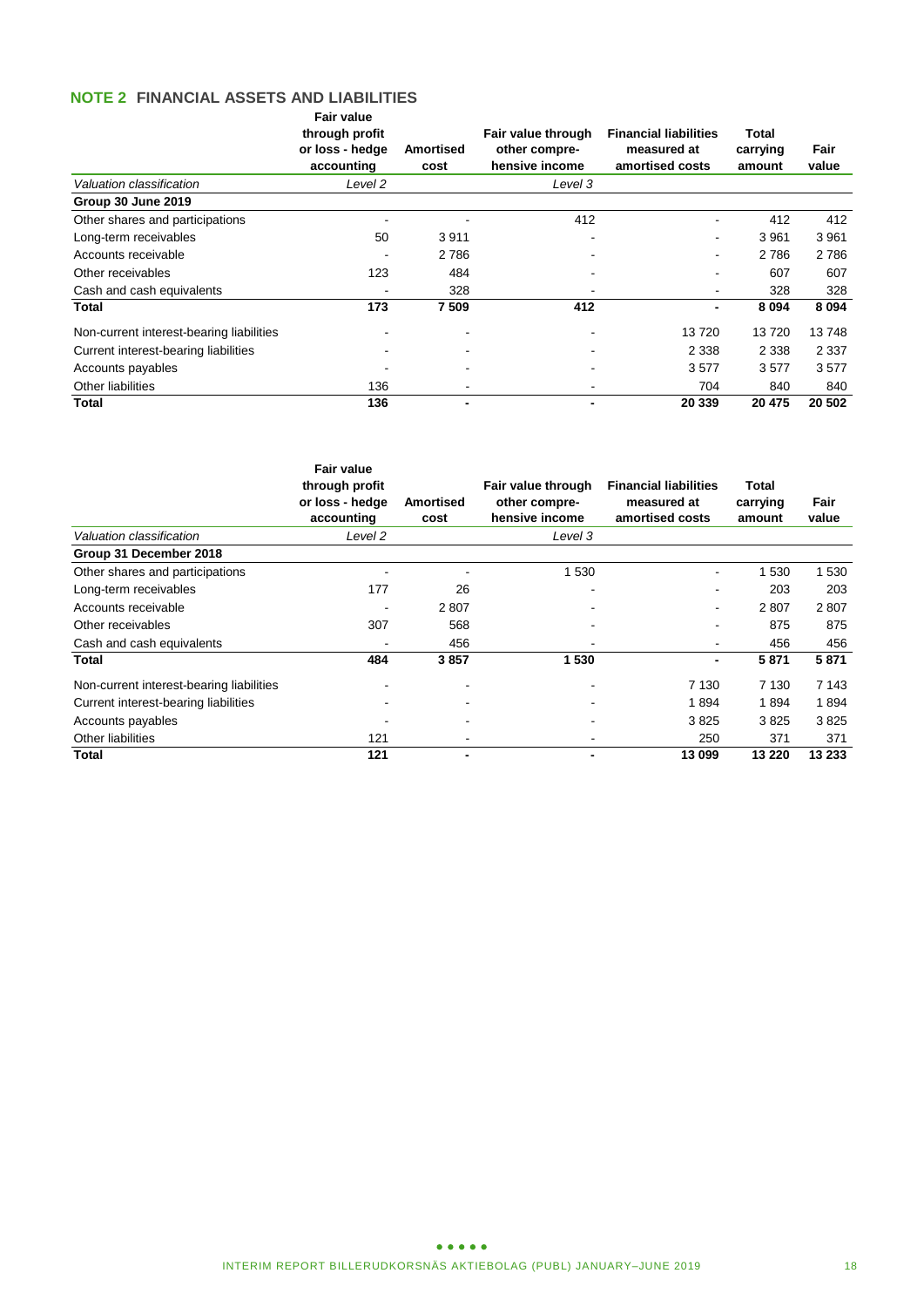## **NOTE 3 ACQUISITION ANALYSIS**

Together with ALPLA, which manufactures plastic packaging solutions, BillerudKorsnäs has decided to embark on the joint journey of development regarding a fully bio-based and recyclable paper bottle, and intends to form a joint venture through ecoXpac A/S, a manufacturer of paper bottles in Denmark.

Following regulatory approvals such as merger control clearances, the transaction was completed on 9 July 2019. BillerudKorsnäs sold 44.6% of the shares in exoXpac A/S to ALPLA for a consideration of DKK 28 million. BillerudKorsnäs' wholly owned subsidiaries BillerudKorsnäs Venture AB thereafter has a shareholding in ecoXpac A/S of 44.6%. The remaining shares are owned by the founder family.

As part of the intention to form this joint venture, BillerudKorsnäs acquired shares in ecoXpac A/S on 29 March 2019. Prior to the acquisition the BillerudKorsnäs Group owned 19.6% of the shares. At the end of the second quarter, BillerudKorsnäs' shareholding totalled 89.2%.

Revaluation of previous holdings has increased other comprehensive income by SEK 13 million. Non-controlling interests as a result of the acquisition total SEK 9 million. Acquisition costs have been carried as an expense and are estimated to total SEK 1 million.

A preliminary acquisition analysis of the transaction is presented below.

| SEKM                                    |                   |
|-----------------------------------------|-------------------|
| Group                                   | 2019              |
|                                         |                   |
| <b>Acquired balance sheet</b>           |                   |
| Goodwill                                | 45                |
| Non-current assets                      | 33                |
| <b>Current assets</b>                   | 22                |
| <b>Total Assets</b>                     | 100               |
| Non-current liabilities                 | 1                 |
| <b>Current liabilities</b>              | $12 \overline{ }$ |
| <b>Total liabilities</b>                | 13                |
| <b>Purchase consideration</b>           |                   |
| Purchase consideration                  | -59               |
| Cash and cash equivalents (acquired)    | 14                |
| Net effect on cash and cash equivalents | $-45$             |

On May 31 2019, BillerudKorsnäs finalised the purchase of shares in Bergvik Skog Öst AB, which comprises approximately 350 000 hectares of forest land in Sweden. In connection to the transaction, BillerudKorsnäs also divested 5 percent of the shares in Bergvik Skog Väst AB to Stora Enso. The divestment did not result in any profit or loss effect.

The preliminary purchase price analysis is presented below. The group is in the process of reviewing the final values for the acquisition. Therefore, the allocation of the purchase price and the valuation of assets and liabilities are subject to adjustment. Any adjustments are not expected to be material.

Negative excess value of SEK 26 million has been accounted for as a revenue in Result from discontinued operations. The negative excess value occurred since the purchase price for the transaction was based on accounts for previous period, which have changed during the transaction.

The transaction implied that BillerudKorsnäs Skog & Industri AB took over an internal loan from Bergvik Skog AB amounting to SEK 2 615 million, which is included in the current liabilities of SEK 2 728 million below.

| SEKm                                                                                                                                                                                                                                                                                                                 |           |
|----------------------------------------------------------------------------------------------------------------------------------------------------------------------------------------------------------------------------------------------------------------------------------------------------------------------|-----------|
| Group                                                                                                                                                                                                                                                                                                                | 2019      |
|                                                                                                                                                                                                                                                                                                                      |           |
| <b>Acquired balance sheet</b>                                                                                                                                                                                                                                                                                        |           |
| Goodwill                                                                                                                                                                                                                                                                                                             | 45        |
| Non-current assets                                                                                                                                                                                                                                                                                                   | 33        |
| Current assets<br><b>Total Assets</b>                                                                                                                                                                                                                                                                                | 22<br>100 |
|                                                                                                                                                                                                                                                                                                                      |           |
| Non-current liabilities                                                                                                                                                                                                                                                                                              | 1         |
| <b>Current liabilities</b>                                                                                                                                                                                                                                                                                           | 12        |
| <b>Total liabilities</b>                                                                                                                                                                                                                                                                                             | 13        |
| <b>Purchase consideration</b>                                                                                                                                                                                                                                                                                        |           |
| Purchase consideration                                                                                                                                                                                                                                                                                               | -59       |
| Cash and cash equivalents (acquired)                                                                                                                                                                                                                                                                                 | 14        |
| Net effect on cash and cash equivalents                                                                                                                                                                                                                                                                              | $-45$     |
| On May 31 2019, BillerudKorsnäs finalised the purchase of shares in Bergvik Skog Öst AB, which co<br>350 000 hectares of forest land in Sweden. In connection to the transaction, BillerudKorsnäs also div<br>shares in Bergvik Skog Väst AB to Stora Enso. The divestment did not result in any profit or loss effe |           |
| The preliminary purchase price analysis is presented below. The group is in the process of reviewing<br>acquisition. Therefore, the allocation of the purchase price and the valuation of assets and liabilities a<br>Any adjustments are not expected to be material.                                               |           |
| Negative excess value of SEK 26 million has been accounted for as a revenue in Result from discon<br>negative excess value occurred since the purchase price for the transaction was based on accounts<br>have changed during the transaction.                                                                       |           |
| The transaction implied that BillerudKorsnäs Skog & Industri AB took over an internal loan from Berg<br>SEK 2 615 million, which is included in the current liabilities of SEK 2 728 million below.                                                                                                                  |           |
| <b>SEKm</b>                                                                                                                                                                                                                                                                                                          |           |
| Group                                                                                                                                                                                                                                                                                                                | 2019      |
|                                                                                                                                                                                                                                                                                                                      |           |
| <b>Acquired balance sheet</b>                                                                                                                                                                                                                                                                                        |           |
| <b>Biological assets</b>                                                                                                                                                                                                                                                                                             | 7 7 1 8   |
| Other non-current assets                                                                                                                                                                                                                                                                                             | 381       |
| <b>Current assets</b>                                                                                                                                                                                                                                                                                                | 410       |
| <b>Total Assets</b>                                                                                                                                                                                                                                                                                                  | 8509      |
| Deferred tax liability                                                                                                                                                                                                                                                                                               | 1 597     |
| Non-current liabilities                                                                                                                                                                                                                                                                                              | 69        |
| <b>Current liabilities</b>                                                                                                                                                                                                                                                                                           | 2728      |
| Total liabilities                                                                                                                                                                                                                                                                                                    | 4 3 9 4   |
|                                                                                                                                                                                                                                                                                                                      |           |
| <b>Purchase consideration</b>                                                                                                                                                                                                                                                                                        |           |
| Purchase consideration                                                                                                                                                                                                                                                                                               | -4 085    |
| Acquisition costs <sup>1</sup>                                                                                                                                                                                                                                                                                       | -31       |
| Cash and cash equivalents (acquired)                                                                                                                                                                                                                                                                                 | 381       |
| Net effect on cash and cash equivalents                                                                                                                                                                                                                                                                              | $-3735$   |
| <sup>1</sup> Acquisition costs of SEK 9 million was accounted for in 2018. Total transaction costs amount to SEK 40 million.                                                                                                                                                                                         |           |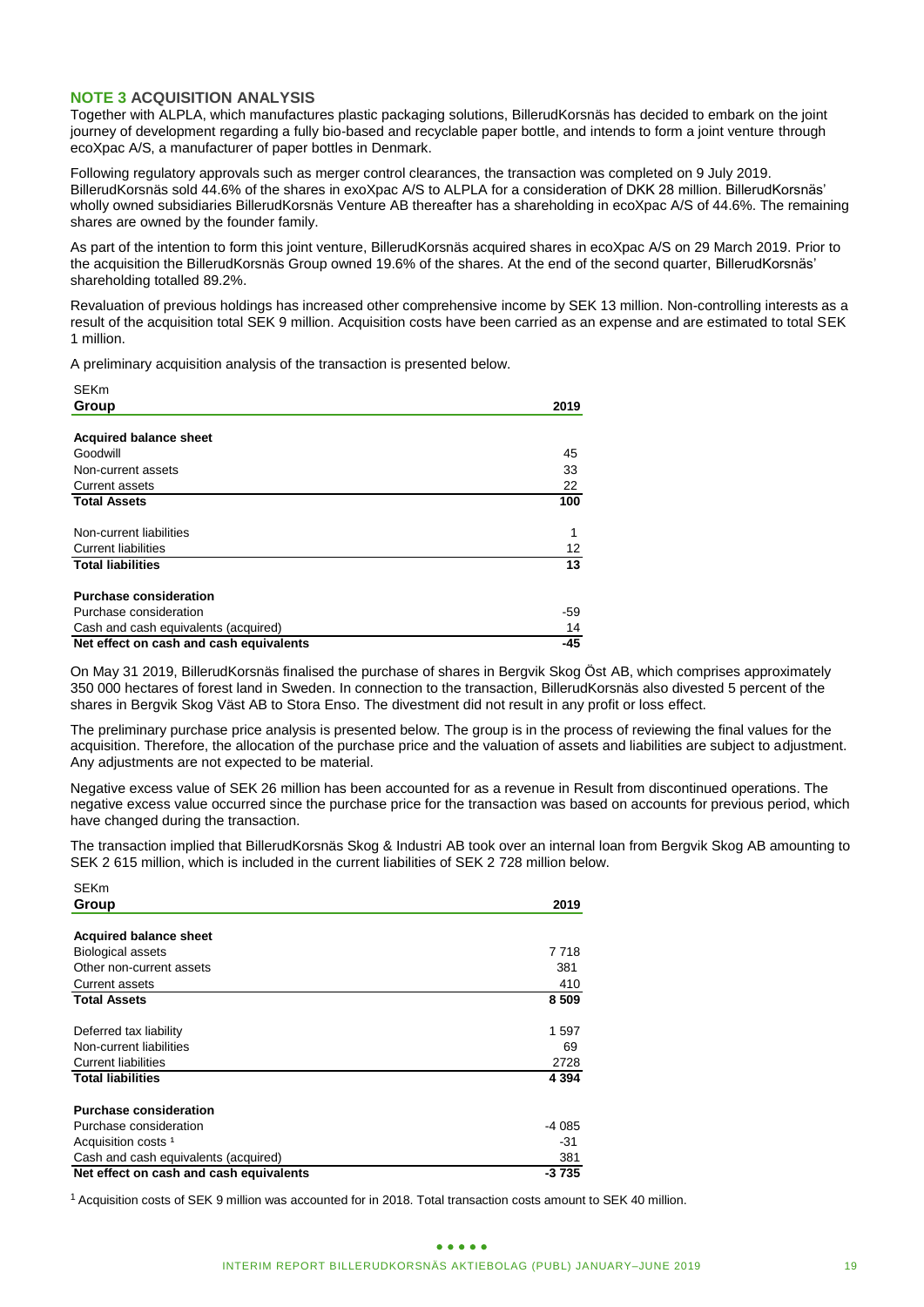### **NOTE 4 DISCONTINUED OPERATION**

On June 24, 2019 an agreement was signed to sell 89.9% of BSÖ Holding AB (parent company for Bergvik Skog Öst AB) to the pension company AMF. The sale corresponds to an enterprise value of SEK 12.2 billion on a debt free basis. At completion of the sale, Bergvik Skog Öst will own approximately 317,000 hectares of forestland and have a net debt of approximately SEK 3.5 billion.

The transaction is planned to be completed on August 30, 2019.

### **Results of discontinued operations**

| <b>SEKm</b>                                               |       |
|-----------------------------------------------------------|-------|
| Group                                                     | 2019  |
|                                                           |       |
| Income                                                    | 17    |
| Expenses                                                  | $-25$ |
| Profit/Loss before tax                                    | -8    |
| Taxes                                                     | 2     |
| Result after taxes, before sale of dicsontinued operation | -6    |
|                                                           |       |
| <b>Acquisition costs</b>                                  | -31   |
| Negative excess value from the acqusition                 | 26    |
| Selling costs                                             | $-7$  |
| Result from sale, after tax*                              | $-12$ |
| Total result from dicsontinued operation                  | -18   |

**\*** Capital gain from the sale will be added when the transaction is completed.

# **NOTE 5 OTHER DISCLOSURES**

Other disclosures in accordance with IAS 34.16A can be found on the pages prior to the income statement and the statement of comprehensive income. Information regarding divisions/segments can be found on pages 4-6, information regarding financing on page 7-8, seasonal effects on page 24 and events after the end of the quarter on page 3.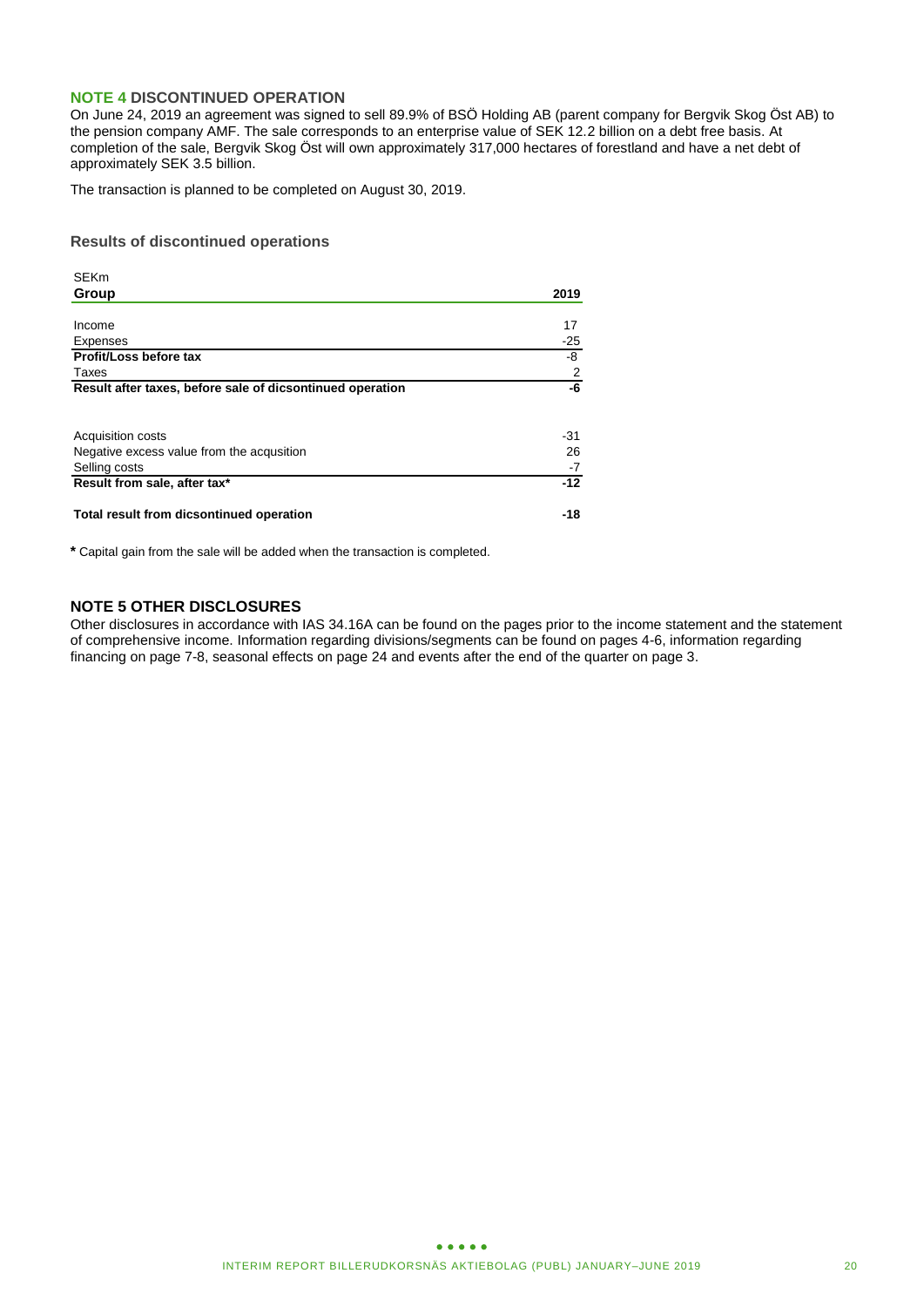# **KEY FIGURES**

|                                                           |          | Jan-Jun<br>2018<br>2019<br>13<br>11<br>4 |                |
|-----------------------------------------------------------|----------|------------------------------------------|----------------|
|                                                           |          |                                          | 2018           |
| <b>Margins</b>                                            |          |                                          |                |
| EBITDA, %                                                 |          |                                          | 12             |
| Operating margin, %                                       |          |                                          | 6              |
| Return (rolling 12 months)                                |          |                                          |                |
| Return on capital employed, %                             | 8        | 9                                        | 7              |
| Return on equity, %                                       | 9        | 9                                        | $\overline{7}$ |
| Capital structure at end of period                        |          |                                          |                |
| Capital employed, SEKm                                    | 23 4 9 9 | 21 594                                   | 23 687         |
| Working capital, SEKm                                     | 1 0 3 4  | 1926                                     | 2 0 5 6        |
| Equity attributable to owners of the parent company, SEKm | 13 660   | 13 4 27                                  | 14 3 55        |
| Interest-bearing net debt, SEKm <sup>1</sup>              | 12 667   | 8 1 6 6                                  | 9 3 3 3        |
| Net debt/equity ratio <sup>1</sup>                        | 0.93     | 0.61                                     | 0.65           |
| Interest-bearing net debt / EBITDA, multiple 1            | 3.87     | 2.52                                     | 3.17           |
| Key figures per share                                     |          |                                          |                |
| Earnings per share, SEK                                   | 3.06     | 1.76                                     | 5.01           |
| Dividend (for the financial year) per share, SEK          |          |                                          | 4.30           |
| Other key figures                                         |          |                                          |                |
| Working capital as percentage of net sales, %             | 8        | 9                                        | 9              |
| Gross investments, SEKm                                   | 2415     | 2665                                     | 5 1 4 2        |
| Average number of employees                               | 4622     | 4 4 7 7                                  | 4 5 0 2        |

<sup>1</sup> Key figures refer to continuing operations. Including the discontinued operations Interest-bearing net debt amounts to SEK 16 163 million, Net debt/ equity ratio to 1.18 and Interest-bearing net debt/EBITDA 4.93 at June 30 2019.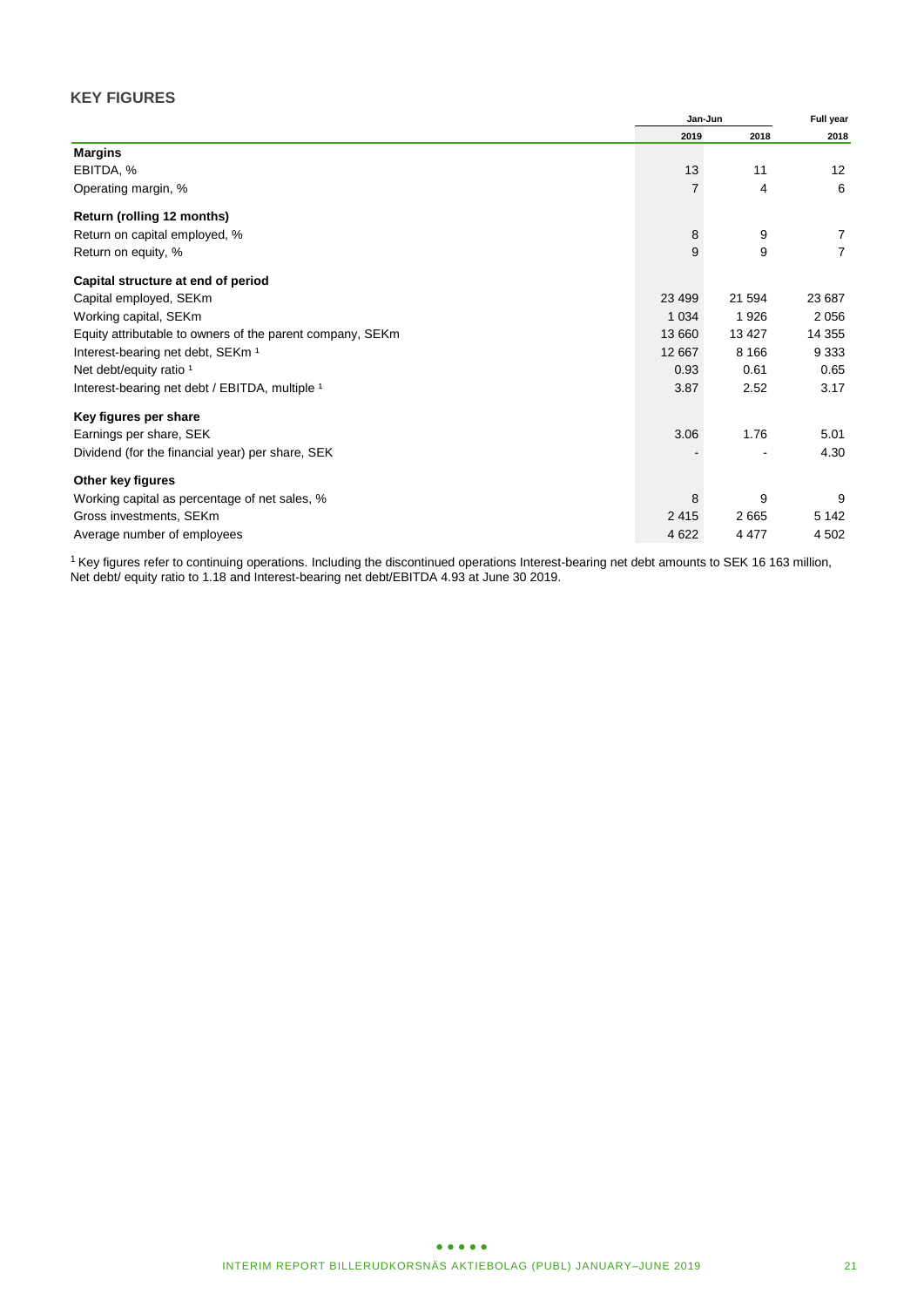# **RECONCILLATION OF ALTERNATIVE PERFORMANCE MEASURES**

|                                                                   |                | Quarter        |                | Jan-Jun        |         | Full year |
|-------------------------------------------------------------------|----------------|----------------|----------------|----------------|---------|-----------|
| <b>Adjusted EBITDA, SEKm</b>                                      | $Q2 - 19$      | $Q1 - 19$      | $Q2 - 18$      | 2019           | 2018    | 2018      |
| <b>Operating profit</b>                                           | 194            | 640            | $-174$         | 834            | 503     | 1 4 3 0   |
| Depreciation and impairment of non-current assets                 | 385            | 382            | 377            | 767            | 765     | 1513      |
| <b>EBITDA</b>                                                     | 579            | 1022           | 203            | 1601           | 1 2 6 8 | 2943      |
| Items affecting comparability                                     | $-40$          | 13             | 468            | $-27$          | 505     | 533       |
| <b>Adjusted EBITDA</b>                                            | 539            | 1 0 3 5        | 671            | 1574           | 1773    | 3 4 7 6   |
|                                                                   |                |                |                |                |         |           |
| <b>Adjusted Operating profit, SEKm</b>                            |                |                |                |                |         |           |
| <b>Operating profit</b>                                           | 194            | 640            | $-174$         | 834            | 503     | 1 4 3 0   |
| Items affecting comparability                                     | $-40$          | 13             | 483            | $-27$          | 535     | 591       |
| <b>Adjusted Operating profit</b>                                  | 154            | 653            | 309            | 807            | 1 0 38  | 2021      |
|                                                                   |                |                |                |                |         |           |
| Adjusted earnings per share, SEK                                  |                |                |                |                |         |           |
| Profit attributed to owners of the parent company, SEKm           | 182            | 451            | $-133$         | 633            | 365     | 1 0 3 7   |
| Items affecting comparability, attributed to owners of the parent |                |                |                |                |         |           |
| company, SEKm                                                     | $-32$          | 10             | 377            | $-22$          | 417     | 461       |
| Adjusted profit attributed to owners of the parent                |                |                |                |                |         |           |
| company, SEKm                                                     | 150            | 461            | 244            | 611            | 782     | 1498      |
| Weighted number of outstanding shares, thousands                  | 206 763        | 206 701        | 207 011        | 206 732        | 206 984 | 206 962   |
| Adjusted earnings per share                                       | 0.73           | 2.23           | 1.18           | 2.96           | 3.78    | 7.24      |
|                                                                   |                |                |                |                |         |           |
| Adjusted Return on capital employed (ROCE), SEKm                  |                |                |                |                |         |           |
| Adjusted Operating profit over 12 months *                        | 1790           | 1945           | 2 3 4 2        | 1790           | 2 3 4 2 | 2 0 21    |
| Average capital employed over 12 months                           | 23 128         | 22 502         | 19533          | 23 1 28        | 19533   | 21 530    |
| Adjusted Return on capital employed                               | 8%             | 9%             | 12%            | 8%             | 12%     | 9%        |
|                                                                   |                |                |                |                |         |           |
| Interest-bearing net debt / Adjusted EBITDA, multiple             |                |                |                |                |         |           |
| Interest-bearing net debt                                         | 12 667         | 9822           | 8 1 6 6        | 12 667         | 8 1 6 6 | 9333      |
| Adjusted EBITDA over 12 months*                                   | 3 2 7 6        | 3 3 8 3        | 3803           | 3 2 7 6        | 3803    | 3476      |
| Interest-bearing net debt / Adjusted EBITDA                       | 3.87           | 2.90           | 2.15           | 3.87           | 2.15    | 2.68      |
|                                                                   |                |                |                |                |         |           |
| Items affecting comparability, SEKm                               |                |                |                |                |         |           |
| MG Investment in Skärblacka (Operating expenses)                  | $\blacksquare$ | $\blacksquare$ | $\overline{a}$ | $\blacksquare$ | 3       | 3         |
| New board machine in Gruvön - additional costs (Operating         |                |                |                |                |         |           |
| expenses)                                                         | 14             | 17             | 16             | 31             | 31      | 61        |
| New board machine in Gruvön - restructuring (Operating            |                |                |                |                |         |           |
| expenses)                                                         | $-20$          |                |                | $-20$          |         | $-10$     |
| New board machine in Gruvön - depreciation and impairment of      |                |                |                |                |         |           |
| existing non-current assets (Depreciation and Impairment of       |                |                |                |                |         |           |
| non-current assets)                                               |                |                | 15             | $\blacksquare$ | 30      | 58        |
| Restructuring (Operating expenses)                                |                |                |                | $\blacksquare$ | 19      | 27        |
| Workplace environment (Operating expenses)                        | $-32$          |                | 159            | $-32$          | 159     | 159       |
| Unification of accounting principles - Spare parts and            |                |                |                |                |         |           |
| consumables (Operating expenses)                                  |                | $\blacksquare$ | 177            | $\blacksquare$ | 177     | 177       |
| <b>Acquisition costs Bergvik</b>                                  | $-2$           | $\overline{2}$ |                |                |         | 9         |
| Other (Operating expenses)                                        |                | -6             | 116            | -6             | 116     | 107       |
| Items affecting comparability                                     | $-40$          | 13             | 483            | $-27$          | 535     | 591       |

\*12 months is calculated by adding accumulated amounts for the current year plus full previous year, minus prior year's accumulated amounts for periods exceeding 12 months from the balance sheet date.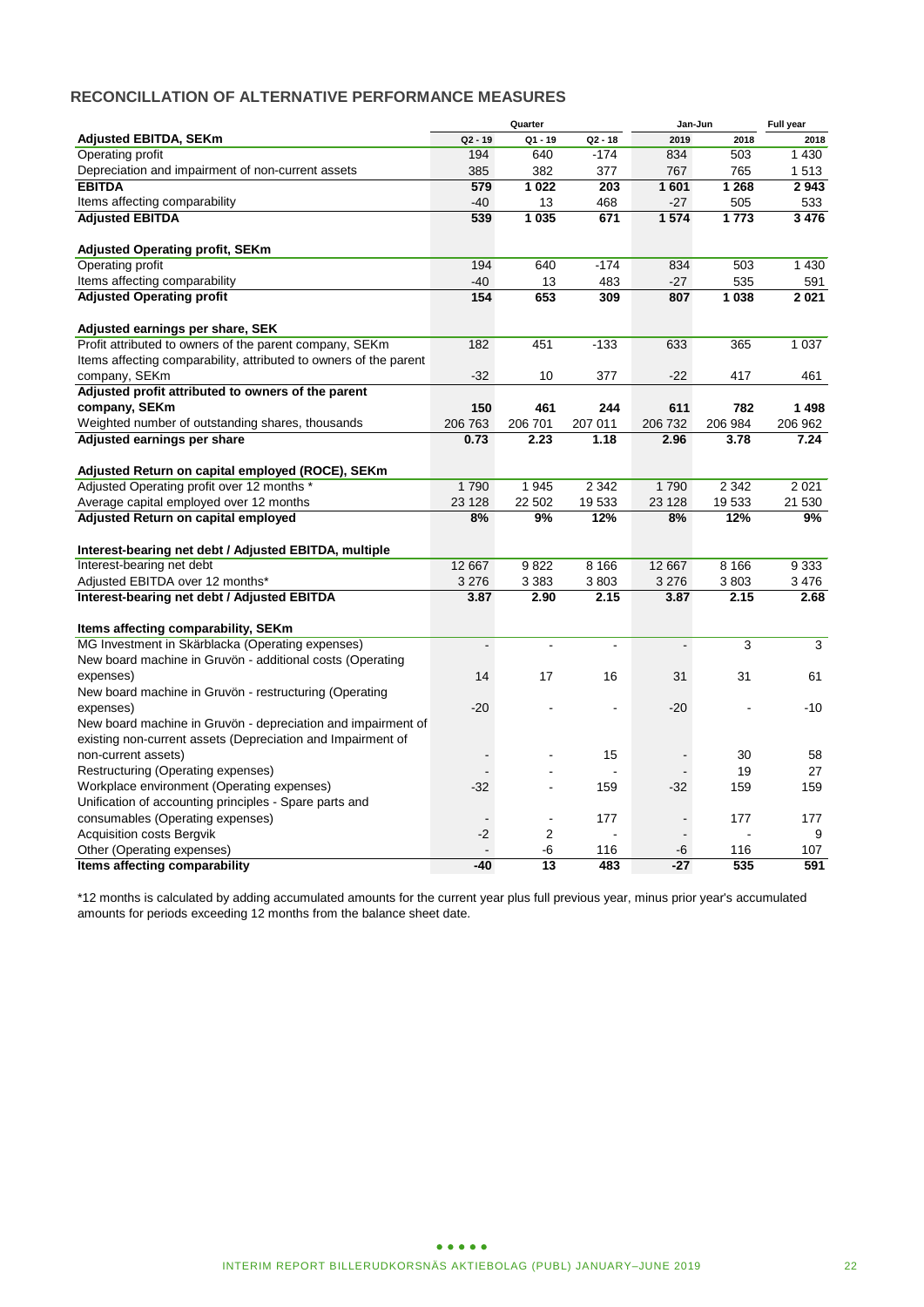# **RECONCILIATION OF ALTERNATIVE PERFORMANCE MEASURES (CONT.)**

|                                               | 30 Jun  | 30 Jun  | 31 Dec  |
|-----------------------------------------------|---------|---------|---------|
| Capital employed, SEKm                        | 2019    | 2018    | 2018    |
| Total assets                                  | 46 307  | 31 213  | 33714   |
| Assets cassifield as held for sale            | $-8524$ |         |         |
| Accounts payables                             | $-3577$ | $-3622$ | $-3825$ |
| Other liabilities and provisions              | $-2901$ | $-2226$ | $-2094$ |
| Deferred tax liabilities                      | $-3573$ | $-3406$ | $-3633$ |
| Interest-bearing non-current assets           | $-3905$ | $-16$   | $-19$   |
| Cash and Cash equivalents                     | $-328$  | $-349$  | -456    |
| Capital employed                              | 23 499  | 21 594  | 23 687  |
|                                               |         |         |         |
|                                               | 30 Jun  | 30 Jun  | 31 Dec  |
| <b>Working capital, SEKm</b>                  | 2019    | 2018    | 2018    |
| Inventories                                   | 3562    | 3 0 8 8 | 3633    |
| Accounts receivables                          | 2 7 8 6 | 2845    | 2807    |
| Other operating receivables                   | 929     | 1436    | 1 3 3 7 |
| Accounts payables                             | $-3577$ | $-3622$ | $-3825$ |
| Other operating liabilities (excl provisions) | $-2585$ | $-1762$ | $-1683$ |
| <b>Tax liabilities</b>                        | $-81$   | -59     | $-213$  |
| <b>Working capital</b>                        | 1 0 3 4 | 1926    | 2056    |
|                                               |         |         |         |
|                                               | 30 Jun  | 30 Jun  | 31 Dec  |
| Interest-bearing net debt, SEKm               | 2019    | 2018    | 2018    |
| Interest bearing provisions                   | 843     | 785     | 784     |
| Interest bearing non-current liabilities      | 13720   | 6900    | 7 1 3 0 |
| Interest bearing current liabilities          | 2 3 3 7 | 846     | 1894    |
| Interest-bearing non-current assets           | $-3905$ | $-16$   | $-19$   |
| Cash and Cash equivalents                     | $-328$  | $-349$  | -456    |
| Interest-bearing net debt                     | 12 667  | 8 1 6 6 | 9 3 3 3 |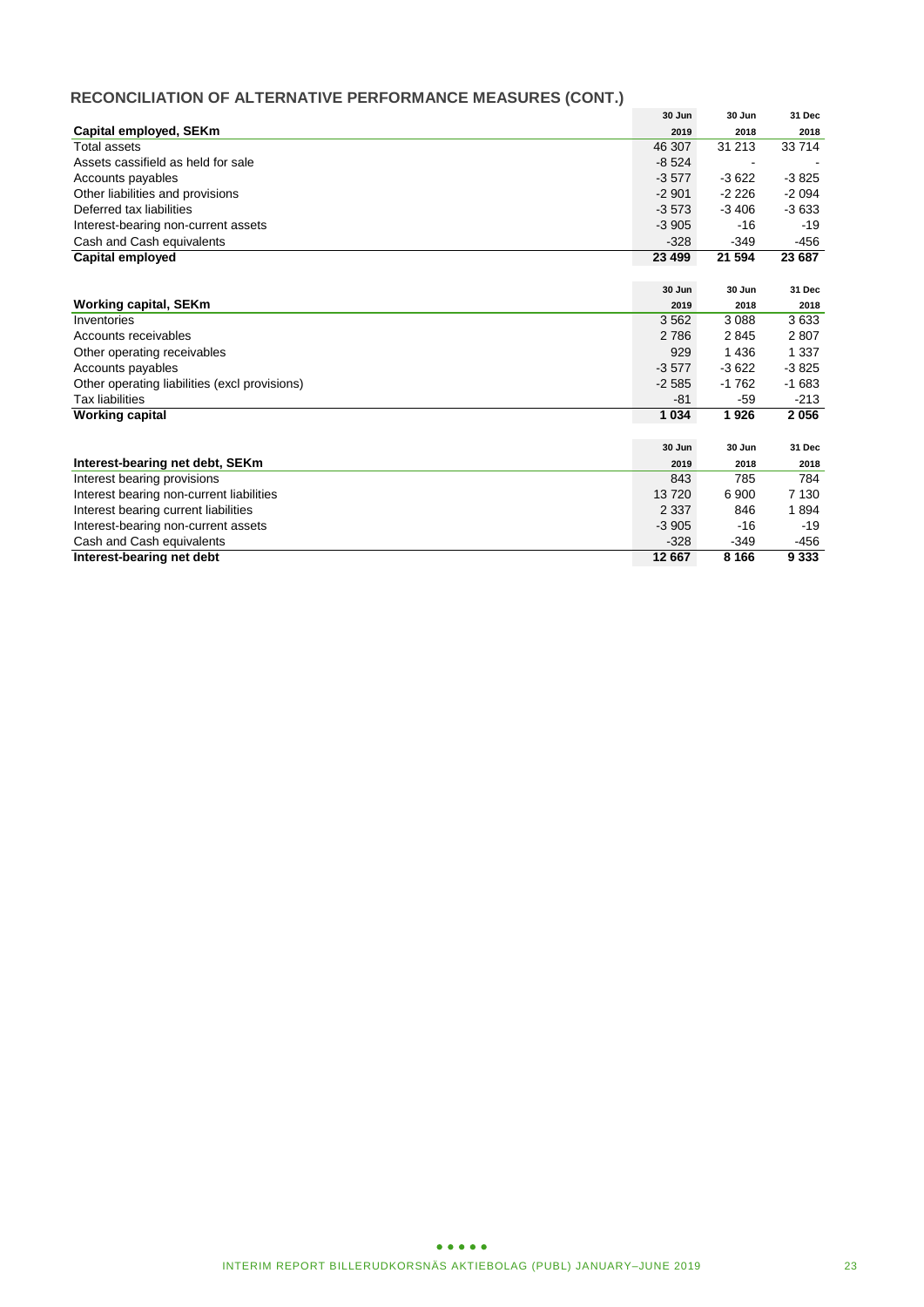# Seasonal effects

BillerudKorsnäs' business is subject to seasonal fluctuations to a relatively limited extent. Periodical maintenance shutdowns have the largest impact, as they involve each unit stopping production for around one week. The loss of production results in somewhat lower deliveries over an extended period before, during and after the shutdown. It should also be noted that the Group usually has a somewhat higher cost level in the fourth quarter than in previous quarters.

### **PLANNED MAINTENANCE SHUTDOWNS**

In addition to ongoing maintenance during production, BillerudKorsnäs' production units normally also require more extensive maintenance at some time during the year. Maintenance requires the production of pulp, paper and board to stop. The principal cost items in a maintenance shutdown are loss of volumes arising from the shutdown and fixed costs, mainly maintenance and overtime costs, as well as a certain portion of variable costs including higher consumption of electricity and wood when production is restarted. The effects of shutdowns on earnings vary depending on the extent of the measures carried out, their nature and the actual length of the shutdown. The estimated cost of shutdown involves an assessment of the impact on earnings of a normal shutdown compared with a quarter during which no periodic maintenance shutdown takes place.

In the second quarter of 2019 planned maintenance shutdowns were carried out at Gävle and Skärblacka. The total cost amounted to approximately SEK 308 million, which was SEK 8 million more than estimated.

### **ESTIMATED MAINTENANCE SHUTDOWN COST**

| <b>Production units</b> | <b>Estimated shutdown</b><br>cost <sup>1</sup> | Estimated breakdown of shutdown cost by<br>division |                          |                                    | <b>Planned dates of maintenance</b><br>shutdown |                |      |
|-------------------------|------------------------------------------------|-----------------------------------------------------|--------------------------|------------------------------------|-------------------------------------------------|----------------|------|
|                         | <b>SEKm</b>                                    | <b>Division</b><br><b>Board</b>                     | <b>Division</b><br>Paper | <b>Division</b><br><b>Solution</b> | 2019                                            | 2018           | 2017 |
| Gävle                   | ~150                                           | 100%                                                |                          |                                    | Q <sub>2</sub>                                  | Q3             | Q3   |
| Gruvön                  | ~155                                           | ~105%                                               | $~2\%$                   | $-3%$                              | Q3                                              | Q2             | Q2   |
| Frövi                   | ~110                                           | 100%                                                |                          |                                    | Q <sub>4</sub>                                  | Q4             | Q4   |
| Skärblacka              | ~150                                           | ~15%                                                | $~1.85\%$                |                                    | Q <sub>2</sub>                                  | Q2             | Q2   |
| Karlsborg               | ~155                                           |                                                     | $~108\%$                 | $~2\%$                             | Q3                                              | Q3             | Q3   |
| Pietarsaari             | ~15                                            |                                                     | 100%                     |                                    |                                                 | Q <sub>4</sub> | Q2   |
| Rockhammar              | ~15                                            | 100%                                                |                          |                                    | Q4                                              | Q <sub>4</sub> | Q4   |

1Maintenance shutdowns at Beetham have an insignificant effect on BillerudKorsnäs' total earnings.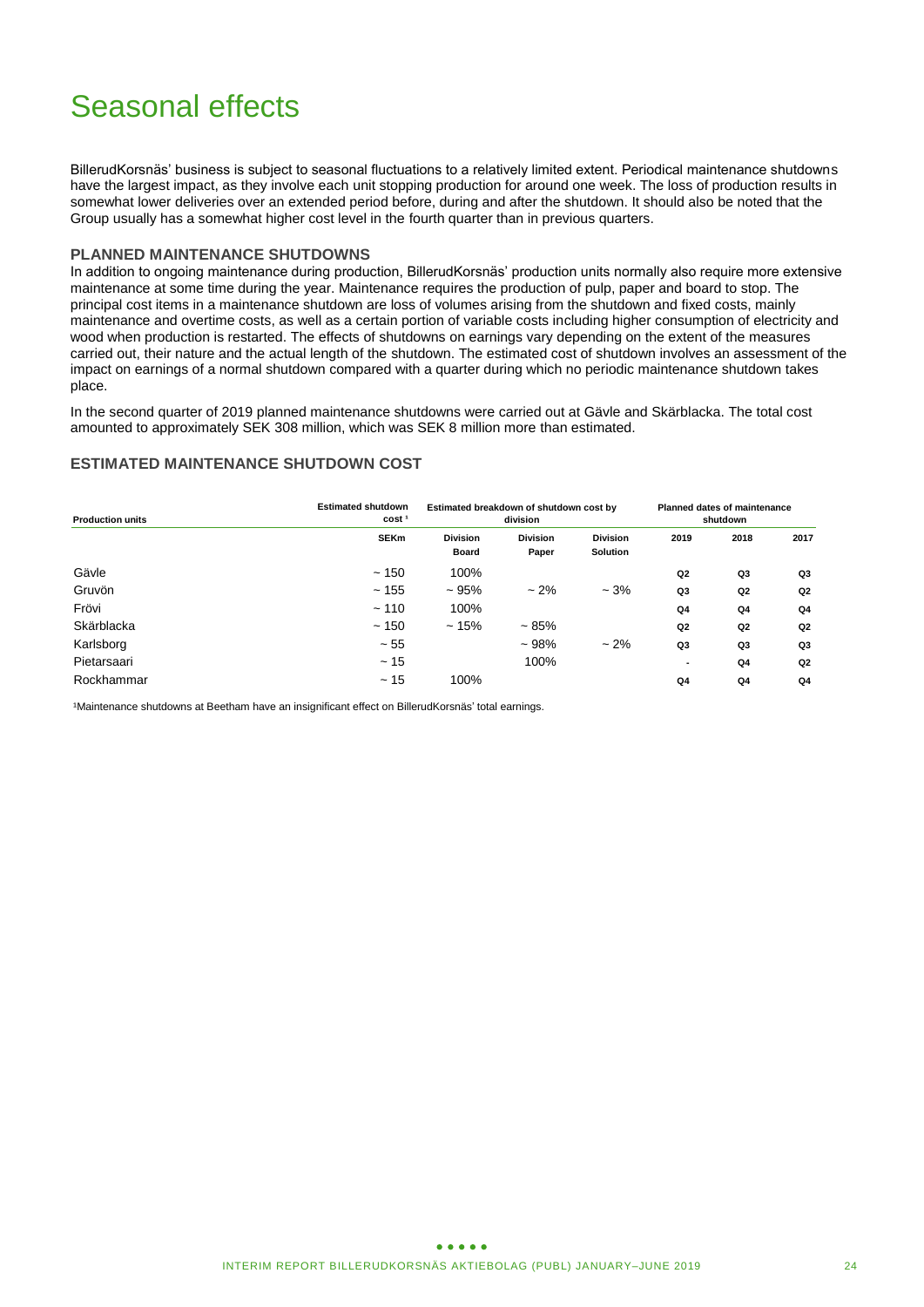# **Definitions**

**ADJUSTED KEY FIGURES**

Adjusted key figures on EBITDA, Operating profit, Return on capital employed and Earnings per share provide a better understanding of the underlying business performance and enhance comparability from period to period, when the effect of items affecting comparability are adjusted for. Items affecting comparability can include additional project costs for major projects, major restructuring/write-downs, litigations, specific impact due to strategic decisions, and significant earnings effects from acquisition and disposals.

#### **ADJUSTED EBITDA**

Operating profit before depreciation and amortisation adjusted for items affecting comparability.

**ADJUSTED EARNINGS PER SHARE** Earnings per share adjusted for items affecting comparability after tax attributable to owners of the parent company.

**ADJUSTED OPERATING PROFIT** Operating profit adjusted for items affecting comparability.

#### **CAPITAL EMPLOYED**

Total assets less non-interest bearing liabilities, non-interest bearing provisions and interest-bearing assets. The measure is used to quantify the net total assets used in the operating business, and is used as a component in measuring operating profitability.

#### **EARNINGS PER SHARE**

Profit for the period, attributable to owners of the parent, divided by the average number of shares in the market.

#### **EQUITY**

Equity at the end of the period.

#### **EBITDA**

Operating profit before depreciation and amortisation (EBITDA = Earnings before Interest, Taxes, Depreciation and Amortisation). EBITDA is a measure of operating performance. It is a profit measure that is close to the cash flow from operating activities.

#### **EBITDA, %**

Operating profit before depreciation (EBITDA = Earnings before Interest, Taxes, Depreciation and Amortisation) as a percentage of net sales. The measure is used in business review as well as for benchmarking with peer companies.

**INTEREST-BEARING NET DEBT** Interest-bearing provisions and liabilities less interest-bearing assets. The measure is used to quantify the debt financing, taken the amount of financial assets into account. The measure is used as a component in measuring financial risk.

#### **INTEREST-BEARING NET DEBT/ EBITDA**

Interest bearing net debt at the end of the period divided by EBITDA for the last twelve months. The measure shows the size of the interest-bearing net debt compared to the repayment capacity. A higher (lower) ratio indicates a higher (lower) risk.

**INTEREST-BEARING NET DEBT/ADJUSTED EBITDA** Interest bearing net debt at the end of the period divided by EBITDA for the last twelve months adjusted for items affecting comparability.

**MF KRAFT PAPER** Machine Finished kraft paper.

**MG KRAFT PAPER** Machine Glazed kraft paper.

#### **NBSK**

Northern Bleached Softwood Kraft.

**NET DEBT/EQUITY RATIO** Interest-bearing net debt divided by equity. The ratio shows the mix between interest-bearing net debt and equity financing. A higher ratio means higher financial leverage and may have positive effects on return on equity, but imply a higher financial risk.

**OPERATING CASH FLOW BEFORE STRATEGIC INVESTMENTS** Cash flow from the operating and investing activities, excluding strategic investments, acquisition and sale of subsidiaries. The measure shows cash flow generated in the operating business, which provides the amount of cash flows available to repay debt, make strategic investments and pay dividends to the shareholders.

#### **OPERATING MARGIN**

Operating profit as a percentage of net sales. Operating margin shows the percentage of revenue remaining as operating profit after deducting all operating expenses. The measure is used in business review as well as for benchmarking with peer companies.

#### **RETURN ON CAPITAL EMPLOYED (ROCE)**

Operating profit calculated over 12 months as a percentage of average capital employed calculated per quarter. The return on capital employed is a measure that shows how effectively total net operating assets are used in order to generate return in the operating business. The measure takes capital invested in the operating activities into account and is used in business review and benchmarking with peer companies.

#### **RETURN ON EQUITY**

Profit calculated over 12 months, attributable to owners of the parent company, as a percentage of average shareholders' equity calculated per quarter, attributable to owners of the parent company. The measure represents total profitability compared to the equity invested by the parent company's shareholders.

#### **WORKING CAPITAL**

Inventories, accounts receivables and other operating receivables less accounts payables and other operating liabilities. The measure shows the amount of current net assets that is tied up in the business. Together with non-current assets, working capital constitutes the operating capital employed to generate operating returns.

#### **WORKING CAPITAL AS PERCENTAGE OF NET SALES**

Average working capital for the last three months, divided by annual net sales at year end or annualised net sales during interim-quarter (net sales for the quarter multiplied by four). Working capital in relation to net sales shows how effectively the working capital is used. A lower percentage means less capital is tied up to generate a given amount of revenue, and an increased ability to internally finance growth and return to shareholders.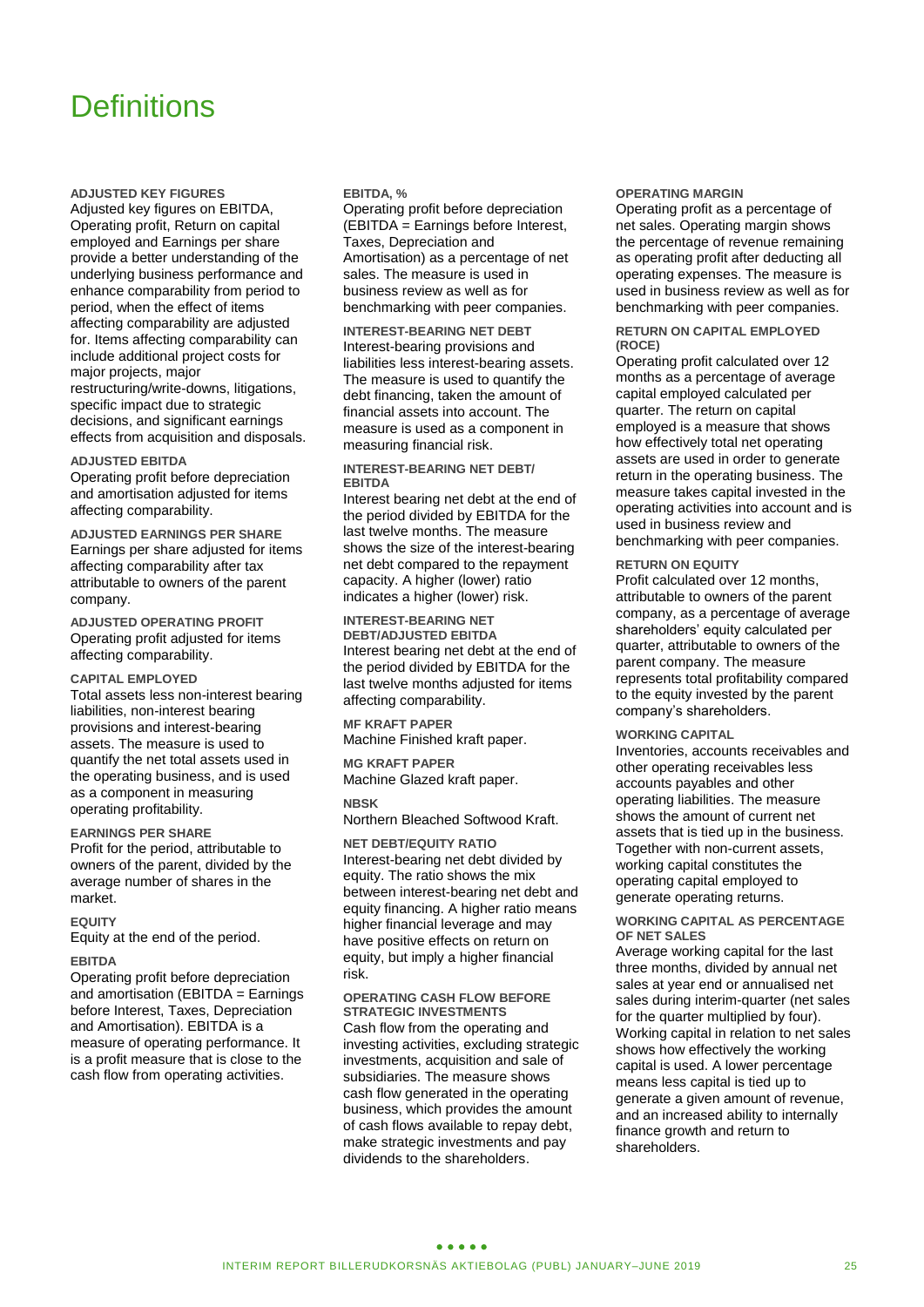# Parent company

# **SUMMARISED INCOME STATEMENT**

|                                                 | Quarter   |           | Jan-Jun | <b>Full Year</b>         |        |
|-------------------------------------------------|-----------|-----------|---------|--------------------------|--------|
| <b>SEKm</b>                                     | $Q2 - 19$ | $Q2 - 18$ | 2019    | 2018                     | 2018   |
| Operating income*                               | 83        | 60        | 124     | 173                      | 150    |
| Operating expenses                              | $-141$    | $-148$    | $-260$  | $-295$                   | -608   |
| <b>Operating profit/loss</b>                    | $-58$     | -88       | $-136$  | $-122$                   | -458   |
| Financial income and expenses                   | $-43$     | -80       | -94     | $-149$                   | $-340$ |
| Profit/Loss after financial income and expenses | $-101$    | $-168$    | $-230$  | $-271$                   | -798   |
| Appropriations                                  |           |           |         | $\overline{\phantom{0}}$ | 756    |
| Profit/loss before tax                          | $-101$    | -168      | $-230$  | $-271$                   | $-42$  |
| Taxes                                           | 22        | 24        | 49      | 48                       | -31    |
| Net profit/loss for the period                  | -79       | $-144$    | $-181$  | $-223$                   | -73    |

# **SUMMARISED BALANCE SHEET**

|                                     | 30 Jun  | 30 Jun  | 31 Dec  |
|-------------------------------------|---------|---------|---------|
| <b>SEKm</b>                         | 2019    | 2018    | 2018    |
| Non-current assets                  | 10 668  | 10 743  | 10 678  |
| <b>Current assets</b>               | 18 970  | 12 445  | 12 575  |
| <b>Total assets</b>                 | 29 638  | 23 188  | 23 253  |
| Shareholders' equity                | 6 189   | 7 1 4 1 | 7 2 5 6 |
| Untaxed reserves                    | 1 5 2 6 | 1586    | 1 5 2 6 |
| Provisions                          | 201     | 225     | 235     |
| Liabilities                         | 21 7 22 | 14 236  | 14 236  |
| <b>Total equity and liabilities</b> | 29 638  | 23 188  | 23 253  |

\*Includes Currency hedging, etc.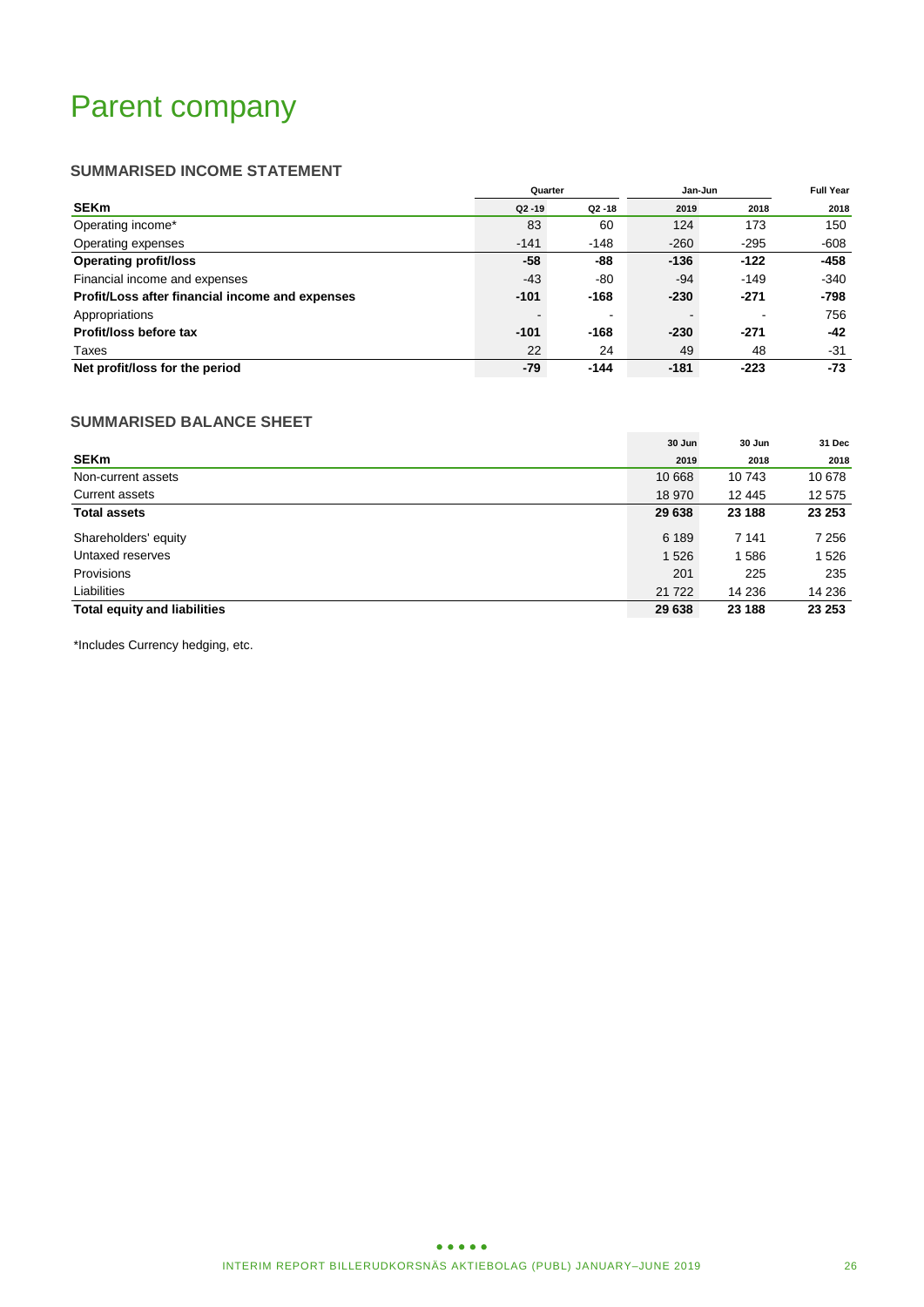### **QUARTERLY DATA**

The Group's business is managed and reported according to BillerudKorsnäs' three divisions. Other includes results from wood supply, Nine AB (until Q4-17), Scandfibre Logistics AB, rental operations, tech centres, logistics, parts of strategic and project purchasing, dormant logistics companies, income from the sale of businesses, items affecting comparability and costs due to increased investments in the production structure. Other also includes Group-wide functions, Group eliminations (including IFRS16) and profit/loss from participation in associated companies. Currency hedging etc. includes results from hedging of the Group's net currency flows and revaluation of trade receivables and payments from customers. The portion of the currency exposure that relates to changes in exchange rates for invoicing is included in the Division's profit/loss.

# **Quarterly net sales per division and for the Group**

|                           | 2019      |           | 2018      |           |           |           | 2017  |           | 2019    | 2018    |
|---------------------------|-----------|-----------|-----------|-----------|-----------|-----------|-------|-----------|---------|---------|
| <b>SEKm</b>               | $Q2 - 19$ | $Q1 - 19$ | $Q4 - 18$ | $Q3 - 18$ | $Q2 - 18$ | $Q1 - 18$ | Q4-17 | $Q3 - 17$ | Jan-Jun | Jan-Jun |
| <b>Division Board</b>     | 3463      | 3536      | 3 1 7 8   | 3 2 6 8   | 3079      | 3 1 5 4   | 2950  | 3 0 5 0   | 6999    | 6 2 3 3 |
| <b>Division Paper</b>     | 2 1 2 9   | 2 3 0 5   | 2 0 4 8   | 2 2 4 4   | 2 1 2 7   | 2 1 0 4   | 980   | 1 902     | 4 4 3 4 | 4 2 3 1 |
| <b>Division Solutions</b> | 268       | 206       | 257       | 256       | 279       | 188       | 225   | 203       | 474     | 467     |
| Other                     | 471       | 485       | 436       | 383       | 451       | 449       | 383   | 388       | 956     | 900     |
| Currency hedging, etc.    | $-38$     | $-28$     | $-76$     | $-97$     | -38       |           | 27    |           | $-66$   | -36     |
| <b>Total Group</b>        | 6 2 9 3   | 6 5 0 4   | 5843      | 6054      | 5898      | 5897      | 5565  | 5 5 4 4   | 12797   | 11 795  |

# **Quarterly EBITDA per division and for the Group**

|                           | 2019      |           |           | 2018      |           |           | 2017   |           | 2019    | 2018    |
|---------------------------|-----------|-----------|-----------|-----------|-----------|-----------|--------|-----------|---------|---------|
| <b>SEKm</b>               | $Q2 - 19$ | $Q1 - 19$ | $Q4 - 18$ | $Q3 - 18$ | $Q2 - 18$ | $Q1 - 18$ | Q4 -17 | $Q3 - 17$ | Jan-Jun | Jan-Jun |
| Division Board            | 399       | 683       | 629       | 608       | 474       | 745       | 662    | 789       | 1 0 8 2 | 1 219   |
| <b>Division Paper</b>     | 242       | 466       | 359       | 431       | 298       | 428       | 360    | 351       | 708     | 726     |
| <b>Division Solutions</b> | 15        | 13        | 14        | -7        | 10        | -3        | $-27$  | 2         | 28      |         |
| Other                     | $-39$     | $-112$    | $-133$    | -53       | $-540$    | $-107$    | $-97$  | -93       | $-151$  | -647    |
| Currency hedging, etc.    | $-38$     | $-28$     | $-75$     | -98       | $-39$     | っ         | 25     | 2         | $-66$   | $-37$   |
| <b>Total Group</b>        | 579       | 022       | 794       | 881       | 203       | 065       | 923    | 051       | 601     | 268     |

### **Quarterly EBITDA margin per division and for the Group**

|                           |           | 2019<br>2018 |           |           |           | 2017   |        | 2019      | 2018    |         |
|---------------------------|-----------|--------------|-----------|-----------|-----------|--------|--------|-----------|---------|---------|
| %                         | $Q2 - 19$ | Q1 -19       | $Q4 - 18$ | $Q3 - 18$ | $Q2 - 18$ | Q1 -18 | Q4 -17 | $Q3 - 17$ | Jan-Jun | Jan-Jun |
| Division Board            | 12        | 19           | 20        | 19        | 15        | 24     | 22     | 26        | 15      | 20      |
| <b>Division Paper</b>     |           | 20           | 18        | 19        | 14        | 20     | 18     | 18        | 16      | 17      |
| <b>Division Solutions</b> | 6         | 6            | 'n.       | -3        |           | -2     | $-12$  |           | 6       |         |
| Group                     |           | 16           | 14        | 15        |           | 18     |        | 19        | 13      | 11      |

### **Adjusted quarterly EBITDA, including maintenance shutdowns, per division and for the Group**

|                               | 2019      |           |           | 2018      |           |           | 2017   |           | 2019    | 2018    |
|-------------------------------|-----------|-----------|-----------|-----------|-----------|-----------|--------|-----------|---------|---------|
| <b>SEKm</b>                   | $Q2 - 19$ | $Q1 - 19$ | $Q4 - 18$ | $Q3 - 18$ | $Q2 - 18$ | $Q1 - 18$ | Q4-17  | $Q3 - 17$ | Jan-Jun | Jan-Jun |
| Division Board                | 567       | 683       | 763       | 757       | 658       | 745       | 777    | 934       | 250     | 403     |
| <b>Division Paper</b>         | 382       | 466       | 373       | 490       | 515       | 428       | 387    | 426       | 848     | 943     |
| <b>Division Solutions</b>     | 15        | 13        | 14        | $-7$      | 10        | -3        | $-27$  | 2         | 28      |         |
| Other                         | $-79$     | -99       | $-117$    | $-41$     | $-72$     | $-70$     | $-72$  | $-69$     | $-178$  | $-142$  |
| Currency hedging, etc.        | $-38$     | $-28$     | $-75$     | -98       | $-39$     | 2         | 25     | 2         | -66     | $-37$   |
| <b>Total Group</b>            | 847       | 035       | 958       | 1 1 0 1   | 1072      | 1 102     | 090    | 1 2 9 5   | 1882    | 2 1 7 4 |
| Costs for maint, shutdowns    | $-308$    | ۰         | $-148$    | $-208$    | -401      | ۰         | $-140$ | $-215$    | $-308$  | $-401$  |
| Items affecting comparability | 40        | $-13$     | $-16$     | $-12$     | $-468$    | $-37$     | $-27$  | $-29$     | 27      | $-505$  |
| <b>EBITDA</b>                 | 579       | 022       | 794       | 881       | 203       | 065       | 923    | 1051      | 1601    | 268     |

#### **Adjusted quarterly EBITDA margin, including maintenance shutdowns, per division and for the Group**

|                           |           | 2019   |        | 2018      |           |        |        | 2017      | 2019    | 2018    |
|---------------------------|-----------|--------|--------|-----------|-----------|--------|--------|-----------|---------|---------|
| %                         | $Q2 - 19$ | Q1 -19 | Q4 -18 | $Q3 - 18$ | $Q2 - 18$ | Q1 -18 | Q4 -17 | $Q3 - 17$ | Jan-Jun | Jan-Jun |
| Division Board            | 16        | 19     | 24     | 23        | 21        | 24     | 26     | 31        | 18      | 23      |
| <b>Division Paper</b>     | 18        | 20     | 18     | 22        | 24        | 20     | 20     | 22        | 19      | 22      |
| <b>Division Solutions</b> | 6         | 6      |        | -3        |           | $-2$   | -12    |           | 6       |         |
| <b>Total Group</b>        | 13        | 16     | 16     | 18        | 18        | 19     | 20     | 23        | 15      | 18      |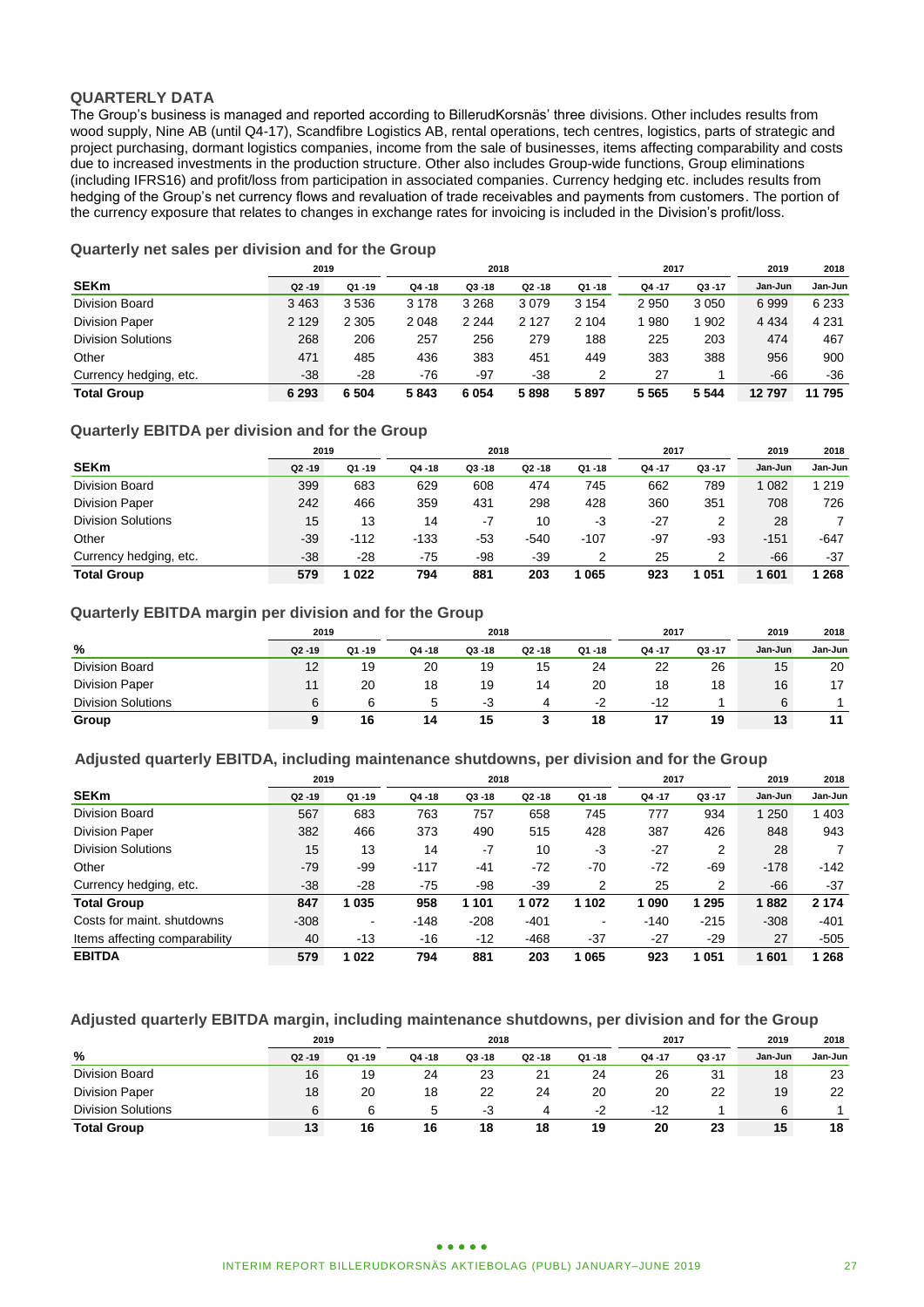# **Quarterly operating profit/loss, per division and for the group**

|                           | 2019      |           | 2018   |           |           |           | 2017   |           | 2019    | 2018    |
|---------------------------|-----------|-----------|--------|-----------|-----------|-----------|--------|-----------|---------|---------|
| <b>SEKm</b>               | $Q2 - 19$ | $Q1 - 19$ | Q4-18  | $Q3 - 18$ | $Q2 - 18$ | $Q1 - 18$ | Q4-17  | $Q3 - 17$ | Jan-Jun | Jan-Jun |
| <b>Division Board</b>     | 155       | 441       | 383    | 367       | 225       | 494       | 413    | 540       | 596     | 719     |
| <b>Division Paper</b>     | 132       | 356       | 248    | 320       | 191       | 331       | 258    | 249       | 488     | 522     |
| <b>Division Solutions</b> | 14        | 11        | 11     | $-10$     |           | -7        | $-32$  | -2        | 25      |         |
| Other                     | $-69$     | $-140$    | $-152$ | $-67$     | $-558$    | $-143$    | $-143$ | $-108$    | $-209$  | $-701$  |
| Currency hedging, etc.    | $-38$     | $-28$     | $-76$  | $-97$     | $-39$     |           | 25     | 2         | $-66$   | $-37$   |
| <b>Total Group</b>        | 194       | 640       | 414    | 513       | $-174$    | 677       | 521    | 681       | 834     | 503     |

# **Quarterly operating margin per division and for the group**

|                           | 2019      |        | 2018   |           |           |        | 2017   |           | 2019    | 2018           |
|---------------------------|-----------|--------|--------|-----------|-----------|--------|--------|-----------|---------|----------------|
| %                         | $Q2 - 19$ | Q1 -19 | Q4 -18 | $Q3 - 18$ | $Q2 - 18$ | Q1 -18 | Q4 -17 | $Q3 - 17$ | Jan-Jun | Jan-Jun        |
| Division Board            | 4         | 12     | 12     |           |           | 16     | 14     | 18        | 9       | 12             |
| <b>Division Paper</b>     |           | 15     | 12     | 14        |           | 16     | 13     | 13        | 11      | 12             |
| <b>Division Solutions</b> | 'n.       |        | 4      | -4        |           | -4     | $-14$  | - 1       | 5       | $\blacksquare$ |
| <b>Total Group</b>        |           | 10     |        | 8         | -3        |        | a      | 12        |         | 4              |

# **Quarterly sales volumes per division**

|                       | 2019      |           | 2018      |           |           |           | 2017   |           | 2019    | 2018    |
|-----------------------|-----------|-----------|-----------|-----------|-----------|-----------|--------|-----------|---------|---------|
| ktonnes               | $Q2 - 19$ | $Q1 - 19$ | $Q4 - 18$ | $Q3 - 18$ | $Q2 - 18$ | $Q1 - 18$ | Q4 -17 | $Q3 - 17$ | Jan-Jun | Jan-Jun |
| Division Board        | 457       | 454       | 426       | 437       | 417       | 440       | 420    | 448       | 911     | 857     |
| <b>Division Paper</b> | 223       | 233       | 214       | 243       | 233       | 251       | 253    | 255       | 456     | 484     |
| Other                 | -4        | -6        | -4        | -5        | -6        | -5        | - 1    | -4        | $-10$   | $-11$   |
| <b>Total Group</b>    | 676       | 681       | 636       | 675       | 644       | 686       | 666    | 699       | 1 3 5 7 | 330     |